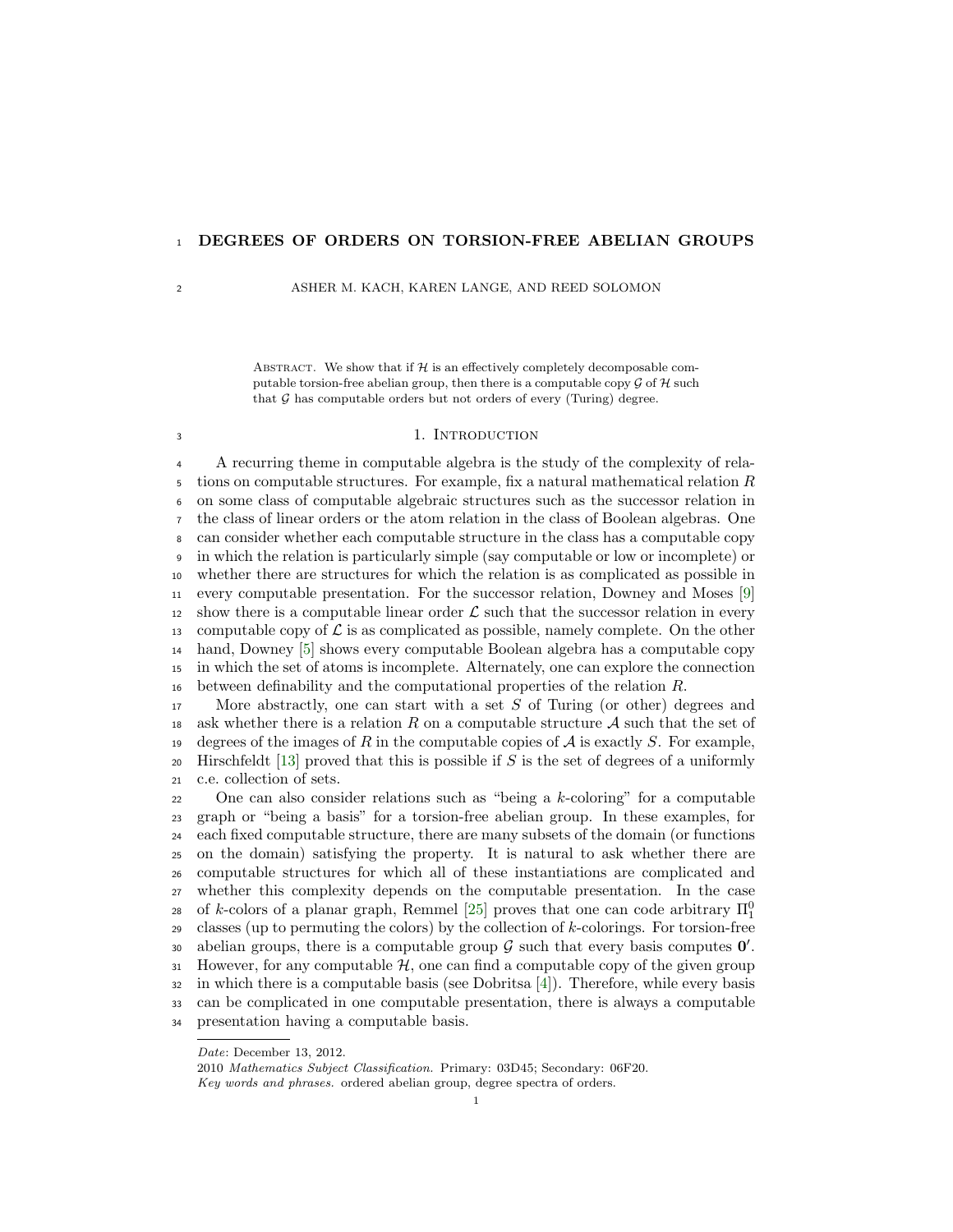In this paper, we present a result concerning computability-theoretic properties of the spaces of orderings on abelian groups. To motivate these properties, we compare the known results on computational properties of orderings on abelian groups with those for fields. We refer the reader to [\[11\]](#page-19-3) and [\[16\]](#page-20-2) for a more complete introduction to ordered abelian groups and to [\[18\]](#page-20-3) for background on ordered fields.

40 Definition 1.1. An ordered abelian group consists of an abelian group  $\mathcal{G} = (G; +, 0)$ 41 and a linear order  $\leq_{\mathcal{G}}$  on G such that  $a \leq_{\mathcal{G}} b$  implies  $a + c \leq_{\mathcal{G}} b + c$  for all  $c \in G$ . 42 An abelian group  $G$  that admits such an order is *orderable*.

43 **Definition 1.2.** The *positive cone*  $P(\mathcal{G}; \leq_{\mathcal{G}})$  of an ordered abelian group  $(\mathcal{G}; \leq_{\mathcal{G}})$ <sup>44</sup> is the set of non-negative elements

$$
P(\mathcal{G}; \leq_{\mathcal{G}}) := \{ g \in G \mid 0_{\mathcal{G}} \leq_{\mathcal{G}} g \}.
$$

45 Because  $a \leq_{\mathcal{G}} b$  if and only if  $b - a \in P(\mathcal{G}; \leq_{\mathcal{G}})$ , there is an effective one-to-one <sup>46</sup> correspondence between positive cones and orderings. Furthermore, an arbitrary 47 subset  $X \subseteq G$  is the positive cone of an ordering on G if and only if X is a semigroup 48 such that  $X \cup X^{-1} = G$  and  $X \cap X^{-1} = \{0_{\mathcal{G}}\}$ , where  $X^{-1} := \{-g \mid g \in X\}$ . We 49 let  $\mathbb{X}(\mathcal{G})$  denote the space of all positive cones on  $\mathcal{G}$ . Notice that the conditions for being a positive cone are  $\Pi_1^0$ .

 $\mathfrak{so}$  The definitions for ordered fields are much the same, and we let  $\mathbb{X}(\mathcal{F})$  denote  $52$  the space of all positive cones on the field  $\mathcal{F}$ . We suppress the definitions here as <sup>53</sup> the results for fields are only used as motivation. As in the case of abelian groups, <sup>54</sup> the conditions for a subset of F to be a positive cone are  $\Pi_1^0$ .

55 Classically, a field F is orderable if and only if it is formally real, i.e., if  $-1<sub>F</sub>$ 56 is not a sum of squares in  $\mathcal{F}$ ; and an abelian group  $\mathcal{G}$  is orderable if and only if 57 it is torsion-free, i.e., if  $g \in G$  and  $g \neq 0_G$  implies  $ng \neq 0_G$  for all  $n \in \mathbb{N}$  with  $58 \text{ } n > 0$ . In both cases, the effective version of the classical result is false: Rabin [\[24\]](#page-20-4) <sup>59</sup> constructed a computable formally real field that does not admit a computable <sup>60</sup> order, and Downey and Kurtz [\[6\]](#page-19-4) constructed a computable torsion-free abelian  $_{61}$  group (in fact, isomorphic to  $\mathbb{Z}^{\omega}$ ) that does not admit a computable order.

 Despite the failure of these classifications in the effective context, we have a good measure of control over the orders on formally real fields and torsion-free abelian groups. Because the conditions specifying the positive cones in both contexts are <sup>65</sup>  $\Pi_1^0$ , the sets  $\mathbb{X}(\mathcal{F})$  and  $\mathbb{X}(\mathcal{G})$  are closed subsets of  $2^F$  and  $2^G$  respectively, and hence 66 under the subspace topology they form Boolean topological spaces. If  $\mathcal F$  and  $\mathcal G$  $\epsilon_7$  are computable, then the respective spaces of orders form  $\Pi_1^0$  classes, and therefore computable formally real fields and computable torsion-free abelian groups admit orders of low Turing degree.

 For fields, one can say considerably more. Craven [\[2\]](#page-19-5) proved that for any Boolean topological space T, there is a formally real field F such that  $\mathbb{X}(\mathcal{F})$  is homeomorphic  $72 \text{ to } T$ . Translating this result into the effective setting, Metakides and Nerode [\[23\]](#page-20-5) <sup>73</sup> proved that for any nonempty  $\Pi^0_1$  class  $\mathcal C$ , there is a computable formally real field  $\mathcal F$ <sup>74</sup> such that  $\mathbb{X}(\mathcal{F})$  is homeomorphic to C via a Turing degree preserving map. Fried- man, Simpson, and Smith [\[10\]](#page-19-6) proved the corresponding result in reverse mathe- matics that  $WKL_0$  is equivalent to the statement that every formally real field is orderable.

<sup>78</sup> Most of the corresponding results for abelian groups fail. For example, a count-<sup>79</sup> able torsion-free abelian group G satisfies either  $|\mathbb{X}(\mathcal{G})|=2$  (if the group has so rank one) or  $|\mathbb{X}(\mathcal{G})| = 2^{\aleph_0}$  and  $\mathbb{X}(\mathcal{G})$  is homeomorphic to  $2^\omega$ . For a computable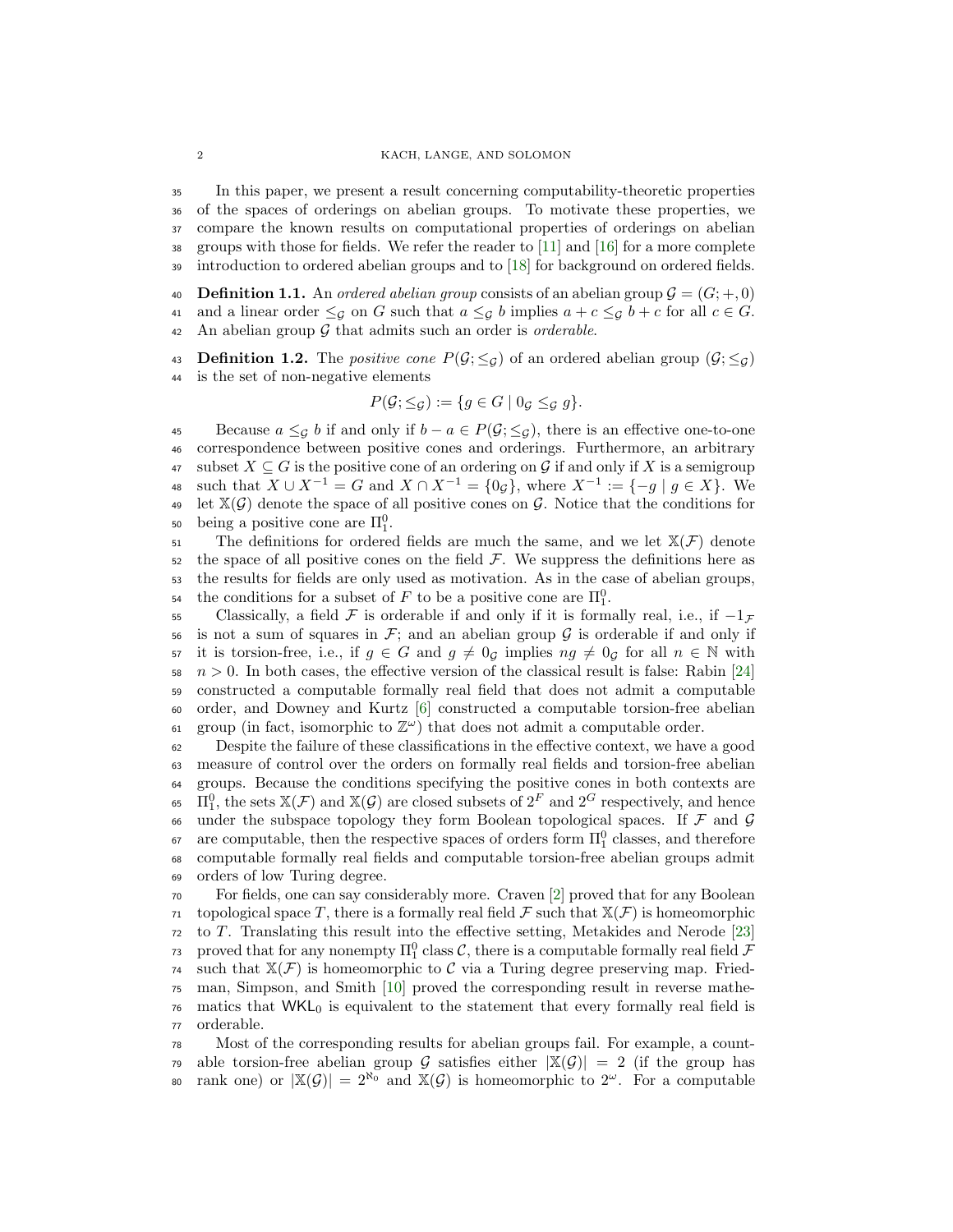$\alpha$  torsion-free abelian group *G*, even if one only considers infinite  $\Pi_1^0$  classes of sepa- $\epsilon_2$  rating sets (which are classically homeomorphic to  $2^{\omega}$ ) and only requires that the as map from  $\mathbb{X}(\mathcal{G})$  into the  $\Pi_1^0$  class be degree preserving, one cannot represent all <sup>84</sup> such classes by spaces of orders on computable torsion-free abelian groups. (See <sup>85</sup> Solomon [\[28\]](#page-20-6) for a precise statement and proof of this result.) However, the connec- $\delta$ <sub>6</sub> tion to  $\Pi_1^0$  classes is preserved in the context of reverse mathematics as Hatzikiri- $87$  akou and Simpson [\[12\]](#page-20-7) proved that  $WKL_0$  is equivalent to the statement that every <sup>88</sup> torsion-free abelian group is orderable.

<sup>89</sup> Because torsion-free abelian groups are Z-modules, notions such as linear inde-<sup>90</sup> pendence play a large role in studying these groups.

91 **Definition 1.3.** Let G be a torsion-free abelian group. Elements  $g_0, \ldots, g_n$  are 92 linearly independent (or just independent) if for all  $c_0, \ldots, c_n \in \mathbb{Z}$ ,

$$
c_0g_0 + c_1g_1 + \cdots + c_ng_n = 0
$$

93 implies  $c_i = 0$  for  $0 \leq i \leq n$ . An infinite set of elements is *independent* if every finite <sup>94</sup> subset is independent. A maximal independent set is a basis and the cardinality of 95 any basis is the *rank* of  $\mathcal{G}$ .

<sup>96</sup> Solomon [\[28\]](#page-20-6) and Dabkowska, Dabkowski, Harizanov, and Tonga [\[3\]](#page-19-7) established 97 that if  $\mathcal G$  is a computable torsion-free abelian group of rank at least two and  $B$  is a 98 basis for  $\mathcal{G}$ , then  $\mathcal{G}$  has orders of every Turing degree greater than or equal to the  $99$  degree of  $B$ . Therefore, the set

$$
\deg(\mathbb{X}(\mathcal{G})) := \{ \mathbf{d} \mid \mathbf{d} = \deg(P) \text{ for some } P \in \mathbb{X}(\mathcal{G}) \}
$$

100 contains all the Turing degrees when the rank of  $\mathcal G$  is finite (but not one) and con- tains cones of degrees when the rank is infinite. As mentioned earlier, Dobritsa [\[4\]](#page-19-2) proved that every computable torsion-free abelian group has a computable copy with a computable basis. Therefore, every computable torsion-free abelian group has a computable copy that has orders of every Turing degree, and hence has a 105 copy in which deg( $\mathbb{X}(\mathcal{G})$ ) is closed upwards.

<sup>106</sup> Our broad goal, which we address one aspect of in this paper, is to better un-107 derstand which  $\Pi_1^0$  classes can be realized as  $\mathbb{X}(\mathcal{G})$  for a computable torsion-free 108 abelian group  $\mathcal G$  and how the properties of the space of orders changes as the com-109 putable presentation of G varies. Specifically, is deg( $\mathbb{X}(\mathcal{G})$ ) always upwards closed? 110 If not, does every group  $H$  have a computable copy in which it fails to be upwards 111 closed? We show that if  $H$  is effectively completely decomposable, then there is a 112 computable  $\mathcal{G} \cong \mathcal{H}$  such that deg(X( $\mathcal{G}$ )) contains **0** but is not closed upwards. We <sup>113</sup> conjecture that this statement is true for all computable infinite rank torsion-free <sup>114</sup> abelian groups.

<sup>115</sup> Definition 1.4 (Khisamiev and Krykpaeva [\[14\]](#page-20-8)). A computable infinite rank 116 torsion-free abelian group  $H$  is *effectively completely decomposable* if there is a 117 uniformly computable sequence of rank one subgroups  $\mathcal{H}_i$  of  $\mathcal{H}$ , for  $i \in \omega$ , such 118 that H is equal to  $\bigoplus_{i\in\omega}\mathcal{H}_i$  (with the standard computable presentation).

<sup>119</sup> There are a number of recent results concerning computability theoretic prop-<sup>120</sup> erties of classically completely decomposable groups in, for example, [\[7\]](#page-19-8), [\[8\]](#page-19-9), [\[15\]](#page-20-9), <sup>121</sup> and [\[22\]](#page-20-10). Our main result is the following theorem.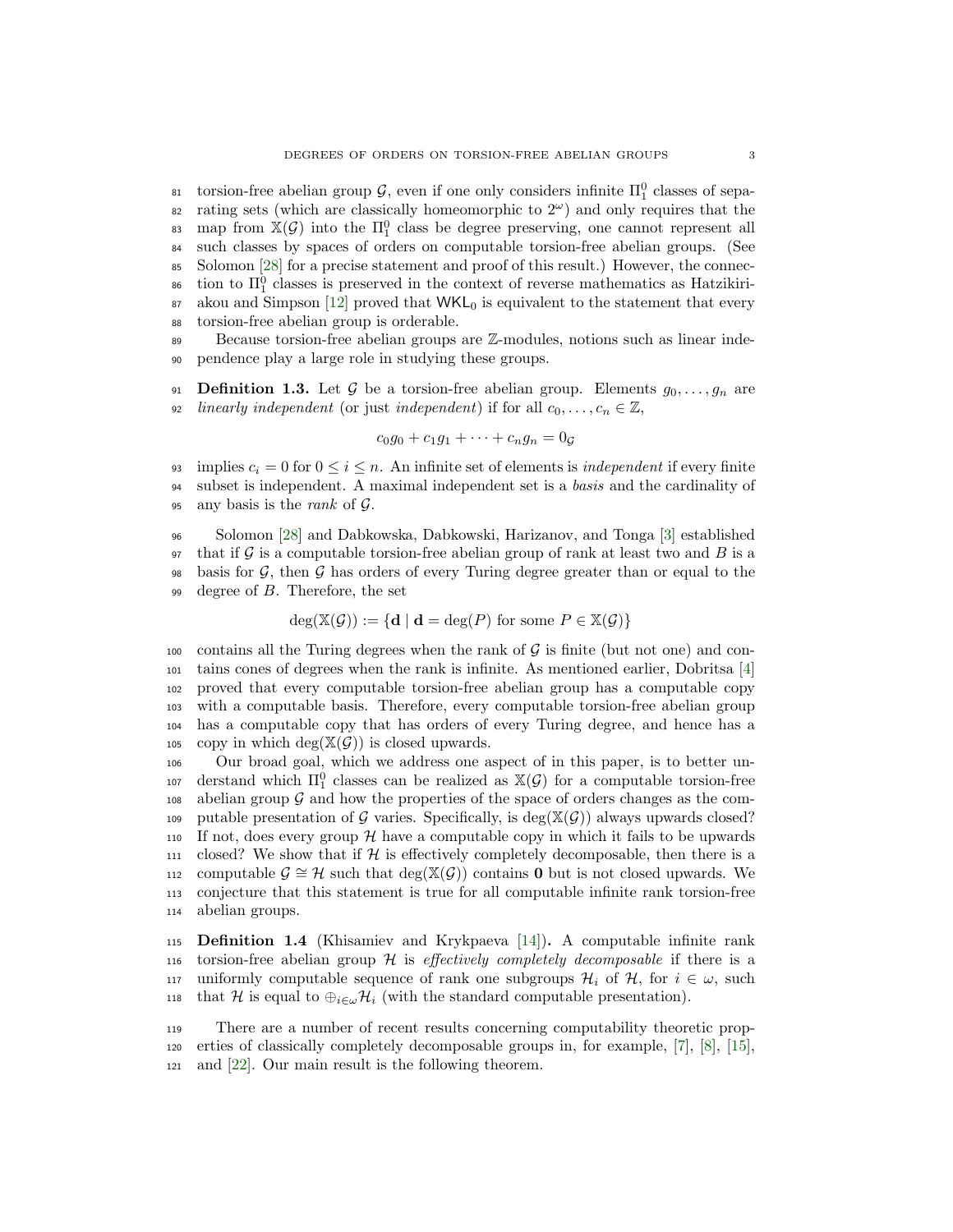<span id="page-3-0"></span>122 **Theorem 1.5.** Let  $H$  be an effectively completely decomposable infinite rank 123 torsion-free abelian group. There is a computable presentation  $\mathcal G$  of  $\mathcal H$  and a non-<sup>124</sup> computable, computably enumerable set C such that:

125 • The group  $G$  has exactly two computable orders.

126 • Every C-computable order on  $\mathcal G$  is computable.

 $127$  Thus, the set of degrees of orders on  $\mathcal G$  is not closed upwards.

128 If H is effectively completely decomposable, then deg( $\mathbb{X}(\mathcal{H})$ ) contains all Turing 129 degrees because H has a computable basis formed by choosing a nonzero element  $h_i$ from each  $\mathcal{H}_i$ . Therefore, although the group G in Theorem [1.5](#page-3-0) is completely de- composable in the classical sense, it cannot be effectively completely decomposable. In general, one does not expect the collection of degrees realizing a relation on a fixed computable copy of an algebraic structure to be upwards closed and hence this result is not surprising from that perspective. However, the corresponding result for the basis of a computable torsion-free abelian group fails.

136 **Proposition 1.6.** Let  $H$  be an infinite rank torsion-free abelian group with a 137 computable basis B. For every set D, there is a basis  $B_D$  of  $H$  such that 138  $deg(B_D) = deg(D)$ .

139 Proof. Let  $B = \{b_0, b_1, \ldots\}$  be effectively listed such that  $b_i \leq N b_{i+1}$ . Fix a set D. 140 Let  $B_D = \{n_0b_0, n_1b_1, \ldots\}$  where the  $n_i \in \mathbb{N}$  are chosen so that  $n_i b_i \leq_{\mathbb{N}} n_{i+1}b_{i+1}$ <sup>141</sup> and  $n_i$  is even if and only if  $i \in D$ . It is clear that  $B_D$  is a basis for H and that 142 B<sub>D</sub>  $\leq_T D$ . To compute D from B<sub>D</sub>, let  $B_D = \{c_0, c_1, \ldots\}$  be listed in increasing 143 order. For each i, we can find  $c_i$  effectively in  $B_D$ , and then we can effectively (with 144 no oracle) find  $b_i$  and  $n_i$  such that  $c_i = n_i b_i$ . By testing whether  $n_i$  is even or odd, 145 we can determine whether  $i \in D$ .

 In Section [2,](#page-3-1) we present background algebraic information. In Section [3,](#page-4-0) we give the proof of Theorem [1.5.](#page-3-0) In Section [4,](#page-17-0) we state some generalizations of our results, present some related open questions, and finish with remarks concerning the following general question.

150 Question 1.7. Describe the possible degree spectra of orders  $\mathbb{X}(\mathcal{G})$  on a computable 151 presentation  $\mathcal G$  of a computable torsion-free abelian group.

<sup>152</sup> Our notation is mostly standard. In particular we use the following convention 153 from the study of linear orders: If  $\leq_{\mathcal{G}}$  is a linear order on  $\mathcal{G}$ , then  $\leq^*_{\mathcal{G}}$  denotes the 154 linear order defined by  $x \leq^*_\mathcal{G} y$  if and only if  $y \leq_\mathcal{G} x$ . Note that if  $(\mathcal{G}; \leq_\mathcal{G})$  is an 155 ordered abelian group, then  $(\mathcal{G}; \leq^*_{\mathcal{G}})$  is also an ordered group.

### <span id="page-3-1"></span>156 2. ALGEBRAIC BACKGROUND

<sup>157</sup> In our proof of Theorem [1.5,](#page-3-0) we will need two facts from abelian group theory. <sup>158</sup> The first fact is that every computable rank one group can be effectively embedded 159 into the rationals. To define this embedding for a rank one  $H$ , fix any nonzero 160 element  $h \in H$ . Every nonzero element  $g \in H$  satisfies a unique equation of the 161 form  $nh = mg$  where  $n \in \mathbb{N}$ ,  $m \in \mathbb{Z}$ ,  $n, m \neq 0$ , and  $gcd(n, m) = 1$ . Map H into Q 162 by sending  $0_{\mathcal{H}}$  to  $0_{\mathbb{Q}}$ , sending h to  $1_{\mathbb{Q}}$ , and sending g satisfying  $nh = mg$  (with to constraints as above) to the rational  $\frac{n}{m}$ . Because this map is effective, the image 164 of H in  $\mathbb Q$  is computably enumerable and hence we can view H as a computably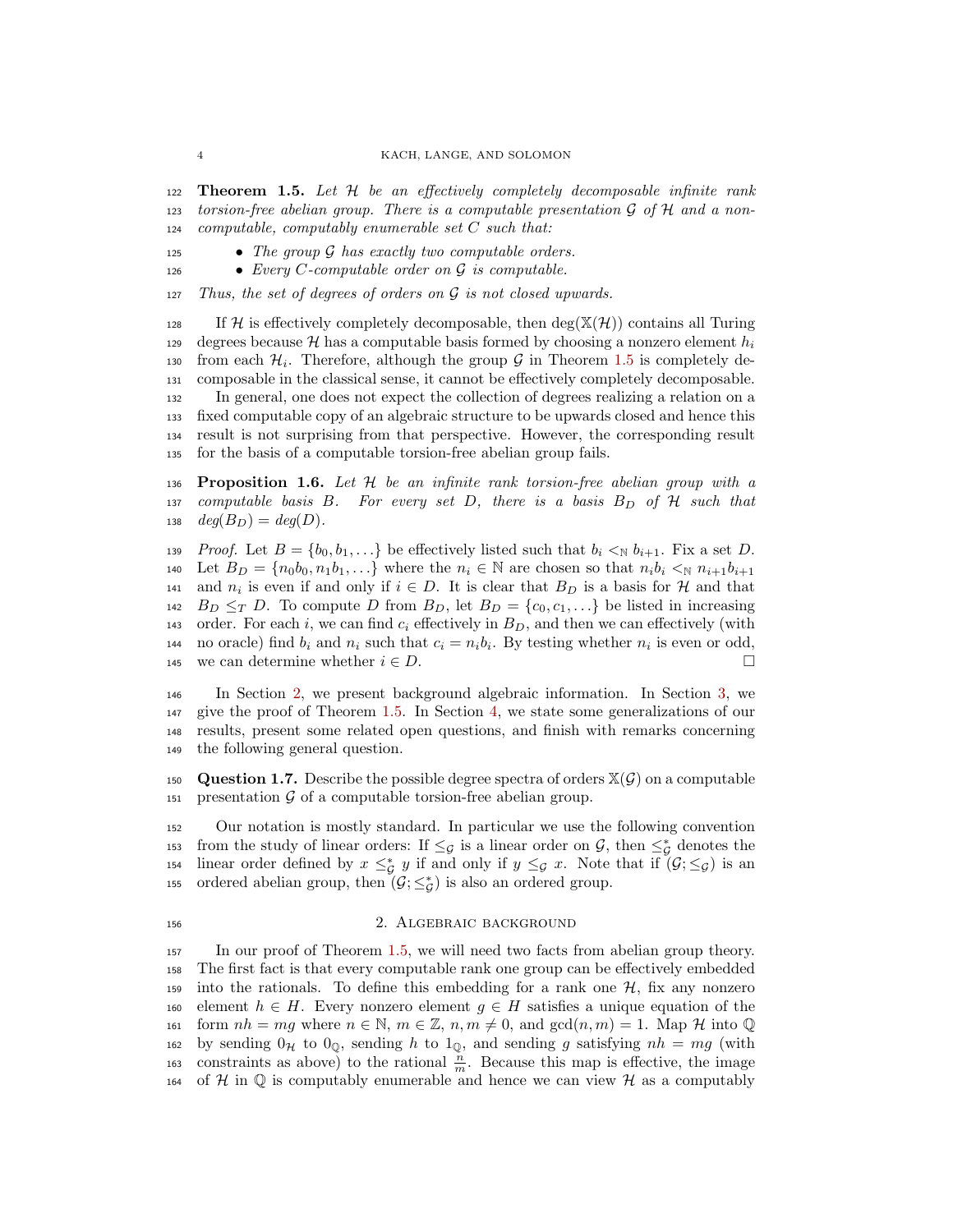<sup>165</sup> enumerable subgroup of Q. Although the image need not be computable, it does <sup>166</sup> contain Z and, more generally, is closed under multiplication by any integer.

167 If  $\mathcal{H} = \bigoplus_{i \in \omega} \mathcal{H}_i$  is effectively completely decomposable, we can effectively map  $\mathcal{H}$ 168 into  $\mathbb{Q}^{\omega} = \bigoplus_{i \in \omega} \mathbb{Q}$  (with its standard computable presentation) by fixing a nonzero element  $h_i \in \mathcal{H}_i$  for each i and mapping  $\mathcal{H}_i$  into  $\mathbb Q$  as above. Therefore, we will often treat H as a computably enumerable subgroup of  $\mathbb{Q}^{\omega}$ , and, in particular, treat 171 elements in each  $\mathcal{H}_i$  subgroup as rationals.

<sup>172</sup> The second fact we need is Levi's Theorem (see [\[19\]](#page-20-11) and [\[1\]](#page-19-10)) giving classical <sup>173</sup> algebraic invariants for rank one groups called Baer sequences. The Baer sequence 174 of a rank one group is a function of the form  $f : \omega \to \omega \cup {\infty}$  modulo the equivalence 175 relation ∼ defined on such functions by  $f \sim g$  if and only if  $f(n) \neq g(n)$  for at most 176 finitely many n and only when neither  $f(n)$  nor  $g(n)$  is equal to  $\infty$ .

177 To define the Baer sequence of a rank one group H, fix a nonzero element  $h \in H$ 178 and let  $\{p_i\}_{i\in\omega}$  denote the prime numbers in increasing order (later, for notational convenience, we alter the indexing to start with one). For a prime p, we say  $p^k$ 179 180 divides h (in H) if  $p^k g = h$  for some  $g \in H$ . We define the p-height of an element h <sup>181</sup> by

$$
ht_p(h) := \begin{cases} k & \text{if } k \text{ is greatest such that } p^k \text{ divides } h, \\ \infty & \text{otherwise, i.e., if } p^k \text{ divides } h \text{ for all } k. \end{cases}
$$

182 The Baer sequence of h is the function  $B_{\mathcal{H},h}(n) = \text{ht}_{p_n}(h)$ . If  $h, \hat{h} \in H$  are nonzero 183 elements, then  $B_{\mathcal{H},h} \sim B_{\mathcal{H},\hat{h}}$ . The Baer sequence  $B_{\mathcal{H}}$  of the group  $\mathcal{H}$  is (any <sup>184</sup> representative of) this equivalent class. Levi's Theorem states that for rank one 185 groups,  $\mathcal{H}_0 \cong \mathcal{H}_1$  if and only if  $B_{\mathcal{H}_0} \sim B_{\mathcal{H}_1}$ .

## <span id="page-4-0"></span>186 3. PROOF OF THEOREM [1.5](#page-3-0)

187 Fix an effectively completely decomposable group  $\mathcal{H} = \bigoplus_{i \in \omega} \mathcal{H}_i$  as in the state-<sup>188</sup> ment of Theorem [1.5.](#page-3-0) We divide the proof into three steps. First, we describe 189 our general method of building the computable copy  $\mathcal{G} = (G; +_{\mathcal{G}}, 0_{\mathcal{G}})$  which is  $\Delta_2^0$ -190 isomorphic to H. Second, we describe how the computable ordering  $\leq_g$  on G is 191 constructed. (The second computable order on  $\mathcal{G}$  is  $\leq_{\mathcal{G}}^*$ .) Third, we give the con-192 struction of  $C$  and the diagonalization process to ensure the only  $C$ -computable 193 orders on  $\mathcal G$  are  $\leq_{\mathcal G}$  and  $\leq_{\mathcal G}^*$ .

#### 194 Part 1. General Construction of  $\mathcal{G}$ .

195 The group G is constructed in stages, with  $G_s$  denoting the finite set of elements 196 in G at the end of stage s. We maintain  $G_s \subseteq G_{s+1}$  and let  $G := \bigcup_s G_s$ . We define 197 a partial binary function  $+_s$  on  $G_s$  giving the addition facts declared by the end of 198 stage s. To make  $\mathcal G$  a computable group, we do not change any addition fact once <sup>199</sup> it is declared, so we maintain

$$
x +_s y = z \implies (\forall t \ge s) [x +_t y = z]
$$

200 for all  $x, y, z \in G_s$ . Furthermore, for any pair of elements  $x, y \in G_s$ , we ensure the 201 existence of a stage t and an element  $z \in G_t$  such that we declare  $x +_t y = z$ .

202 To define the addition function, we use an approximation  $\{b_0^s, b_1^s, \ldots, b_s^s\} \subseteq G_s$ <sup>203</sup> to an initial segment of our eventual basis for G. During the construction, each 204 approximate basis element  $b_i^s$  will be redefined at most finitely often, so each will 205 eventually reach a limit. We let  $b_i := \lim_s b_i^s$  denote this limit. If k is an even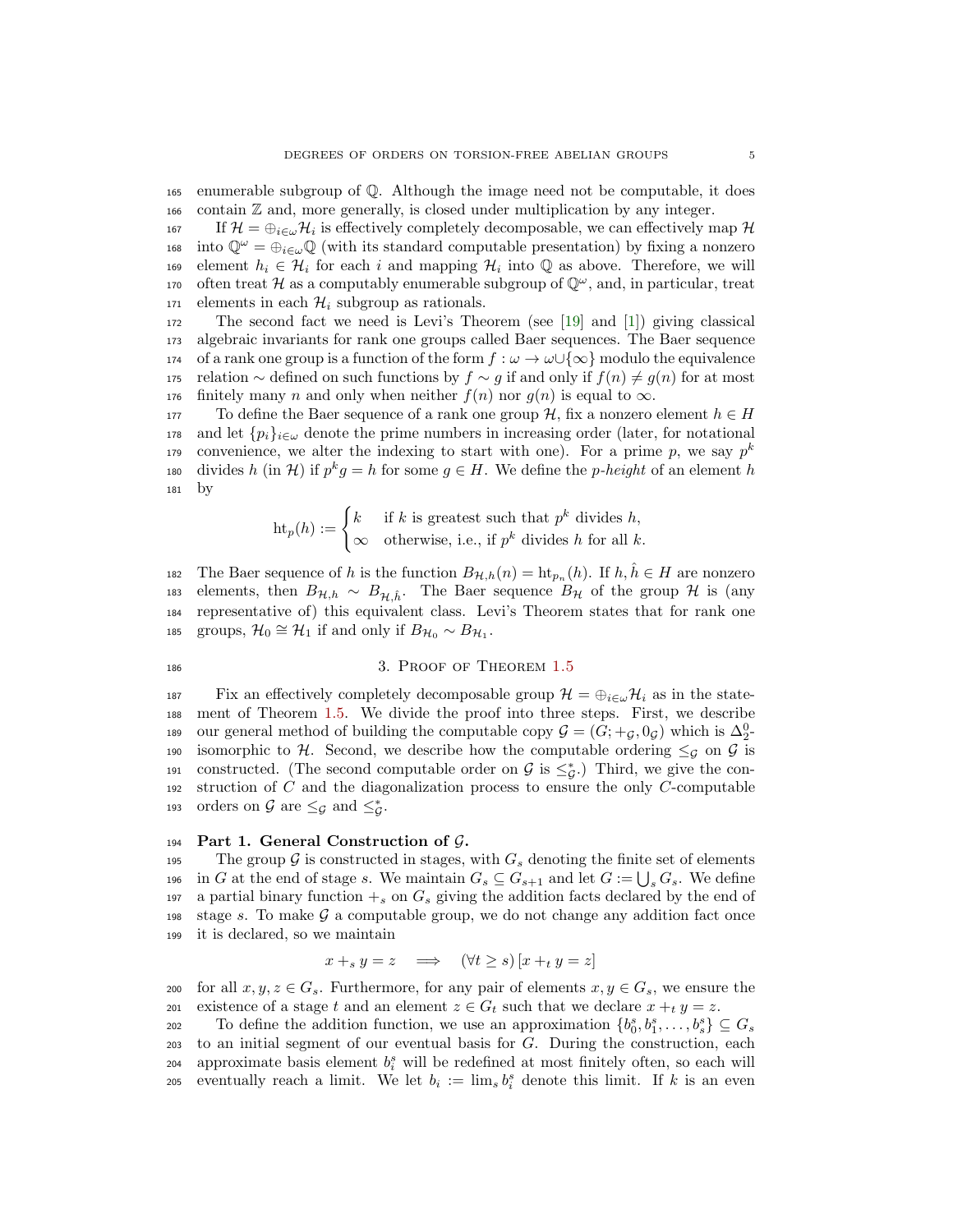206 index then the approximate basis element  $b_k^s$  will never be redefined, so although 207 we often use the notation  $b_k^s$  (for uniformity), we have  $b_k = b_k^s$  for all s. Although G  $208$  will not be effectively decomposable, the group  $\mathcal G$  will decompose classically into a 209 countable direct sum using the basis  $B = \{b_0, b_1, b_2, \ldots\}.$ 

210 At stage 0, we begin with  $G_0 := \{0, 1\}$ . We let 0 denote the zero element  $0_G$  and 211 we assign 1 the label  $b_0^0$ . We declare  $0_g +_0 0_g = 0_g$ ,  $0_g +_0 b_0^0 = b_0^0$ , and  $b_0^0 +_0 0_g = b_0^0$ . 212 More generally, at stage s, each element  $g \in G_s$  is assigned a Q-linear sum over <sup>213</sup> the stage s approximate basis of the form

$$
q_0^s b_0^s + \cdots + q_n^s b_n^s
$$

214 where  $n \leq s, q_i^s \in \mathbb{Q}$  for  $i \leq n$ , and  $q_n^s \neq 0$ . (Later there will be further restrictions 215 on the values of  $q_i^s$  to ensure that G is isomorphic to H.) This assignment is required 216 to be one-to-one, and the zero element  $0<sub>G</sub>$  is always assigned the empty sum. It <sup>217</sup> will often be convenient to extend such a sum by adding more approximate basis <sup>218</sup> elements on the end of the sum with coefficients of zero. We define the partial 219 function  $+_s$  on  $G_s$  by letting  $x +_s y = z$  (for  $x, y, z \in G_s$ ) if the assigned sums for x <sup>220</sup> and y add together to form the assigned sum for z.

For each  $i \in \omega$ , we fix a nonzero element  $h_i \in \mathcal{H}_i$  and embed  $\mathcal{H}_i$  into  $\mathbb Q$  by 222 sending  $h_i$  to  $1_\mathbb{Q}$  as described in Section [2.](#page-3-1) We equate  $\mathcal{H}_i$  with its image in  $\mathbb{Q}$  in the sense of treating elements of  $\mathcal{H}_i$  as rationals. In particular, since  $h_i$  is mapped 224 to  $1_{\mathbb{Q}}$ , if  $a \in \mathcal{H}_i$  and  $a = qh_i$ , we view a as being the rational q.

225 At each stage s, we maintain positive integers  $N_i^s$  for  $i \leq s$ . These integers 226 restrain the (nonzero) coefficients  $q_i^s$  of  $b_i^s$  allowed in the Q-linear sum for each 227 element  $g \in G_s$  by requiring that  $q_i^s N_i^s \in \mathcal{H}_i$  and that we have seen this fact by 228 stage s. Using the fact that  $N_i := \lim_s N_i^s$  exists and is finite for all i, we will show 229 (using Levi's Theorem) that in the limit, the *i*-th component of  $\mathcal G$  is isomorphic 230 to  $\mathcal{H}_i$ , and hence that G is a computable copy of  $\mathcal{H}_i$ . (Later we will introduce a 231 basis restraint  $K \in \omega$  that will prevent us from changing  $N_i^s$  too often.)

232 During stage  $s + 1$ , we do one of two things – either we leave our approximate 233 basis unchanged or we add a dependency relation for a single  $b_{\ell}^{s}$  for some odd index 234  $\ell \leq s$ . The diagonalization process dictates which happens.

235 **Case 1.** If we leave the basis unchanged, then we define  $b_i^{s+1} := b_i^s$  for all  $i \leq s$ . 236 For each  $g \in G_s$  (viewed as an element of  $G_{s+1}$ ), we define  $q_i^{s+1} := q_i^s$  and assign g 237 the same sum with  $b_i^{s+1}$  and  $q_i^{s+1}$  in place of  $b_i^s$  and  $q_i^s$ , respectively. It follows that 238  $x +_{s+1} y = z$  (for  $x, y, z \in G_s$ ) if  $x +_s y = z$ . We set  $N_i^{s+1} := N_i^s$  for all  $i \leq s$  and  $N_{s+1}^{s+1} := 1.$ 

240 We add two new elements to  $G_{s+1}$ , labeling the first by  $b_{s+1}^{s+1}$  and labeling the 241 second by  $q_0^{s+1}b_0^{s+1} + \cdots + q_n^{s+1}b_n^{s+1}$ , where  $\langle q_0^{s+1}, \ldots, q_n^{s+1} \rangle$  is the first tuple of <sup>242</sup> rationals (under some fixed computable enumeration of all tuples of rationals) we 243 find such that  $n \leq s$ ,  $q_n^{s+1} \neq 0$ ,  $q_i^{s+1} N_i^{s+1} \in \mathcal{H}_i$  at stage s for all  $i \leq n$ , and this <sup>244</sup> sum is not already assigned to any element of  $G_{s+1}$ . (We can effectively search for 245 such a tuple.) This completes the description of  $G_{s+1}$  in this case.

246 Case 2. If we redefine the approximate basis element  $b_{\ell}^{s}$  (for the sake of diagonal-<sup>247</sup> izing) by adding a new dependency relation, then we proceed as follows. We define <sup>248</sup>  $b_i^{s+1} := b_i^s$  for all  $i \leq s$  with  $i \neq \ell$ . The diagonalization process will tell us either 249 to set  $b_{\ell}^s = qb_{k}^{s+1}$  for some rational q, or to set  $b_{\ell}^s = m_1b_j^{s+1} + m_2b_k^{s+1}$  for some 250 integers  $m_1$  and  $m_2$ . (We will specify properties of these integers below.) In either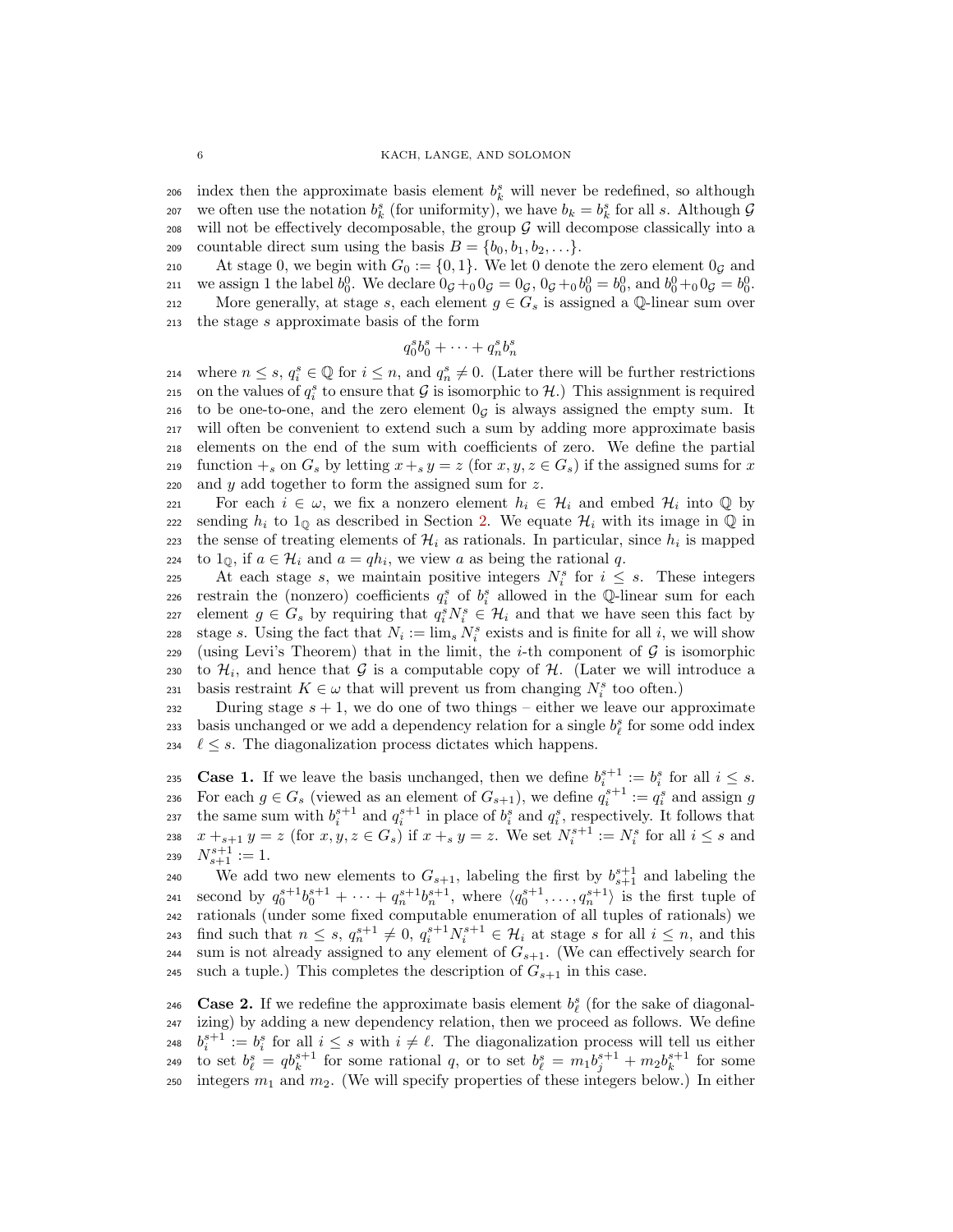251 case, the index k will be even and greater than the basis restraint K and  $j, k < \ell$ . 252 We assign  $g \in G_s$  the same sum except we replace each  $b_i^s$  by  $b_i^{s+1}$  (for  $i \leq s$  and 253  $i \neq \ell$ ) and we replace  $b_{\ell}^s$  by either  $q b_k^{s+1}$  or  $m_1 b_j^{s+1} + m_2 b_k^{s+1}$  (as dictated by the <sup>254</sup> diagonalization process).

<sup>255</sup> For example, if the diagonalization process tells us to make <sup>256</sup>  $b_{\ell}^{s} = m_1 b_j^{s+1} + m_2 b_k^{s+1}$ , then the sum for  $g \in G_s$  changes from

$$
q_0^s b_0^s + \cdots + q_j^s b_j^s + \cdots + q_k^s b_k^s + \cdots + q_\ell^s b_\ell^s + \cdots + q_s^s b_s^s
$$

at stage s (where we have added zero coefficients if necessary) to

$$
q_0^s b_0^{s+1} + \dots + q_j^s b_j^{s+1} + \dots + q_k^s b_k^{s+1} + \dots + q_\ell^s (m_1 b_j^{s+1} + m_2 b_k^{s+1}) + \dots + q_s^s b_s^{s+1}
$$
  
=  $q_0^s b_0^{s+1} + \dots + (q_j^s + q_\ell^s m_1) b_j^{s+1} + \dots + (q_k^s + q_\ell^s m_2) b_k^{s+1} + \dots + q_s^s b_s^{s+1}$ 

257 at stage  $s+1$ . Therefore, we set  $q_j^{s+1} := q_j^s + q_\ell^s m_1, q_k^{s+1} := q_k^s + q_\ell^s m_2$ , and  $q_\ell^{s+1} := 0$ , <sup>258</sup> while leaving  $q_i^{s+1} := q_i^s$  for all  $i \notin \{j, k, \ell\}$ . Similarly, if the diagonalization process 259 tells us to make  $b_{\ell}^s = qb_k^{s+1}$ , then we set  $q_k^{s+1} := q_k^s + qq_{\ell}^s$  and  $q_{\ell}^{s+1} := 0$  while 260 leaving  $q_i^{s+1} = q_i^s$  for all  $i \notin \{k, \ell\}.$ 

We define  $N_i^{s+1}$ , for  $i \leq s$ , as follows. If  $b_{\ell}^s = m_1 b_j^{s+1} + m_2 b_k^{s+1}$ , then  $N_i^{s+1} := N_i^s$ 261  $f_1$  and  $i \leq s$ . If  $b_{\ell}^s = qb_{k}^{s+1}$ , then  $N_i^{s+1} := N_i^s$  for all  $i \leq s$  with  $i \neq k$  and 263  $N_k^{s+1} := d_q dN_k^s$  where  $d_q$  is the denominator of q (when written in lowest terms) 264 and d is the product of all the (finitely many) denominators of coefficients  $q_\ell^s$  for 265  $g \in G_s$ . In either case, set  $N_{s+1}^{s+1} := 1$ .

266 We add three new elements to  $G_{s+1}$ , labeling the first by  $b_{\ell}^{s+1}$ , labeling the second  $\log b_{s+1}^{s+1}$ , and labeling the third by  $q_0^{s+1}b_0^{s+1} + \cdots + q_n^{s+1}b_n^{s+1}$  where  $\langle q_0^{s+1}, \ldots, q_n^{s+1} \rangle$ 268 is the first tuple of rationals we find such that  $n \leq s$ ,  $q_n^{s+1} \neq 0$ ,  $q_i^{s+1} N_i^{s+1} \in \mathcal{H}_i$  at 269 stage s for all  $i \leq n$ , and this sum is not already assigned to any element of  $G_{s+1}$ . 270 This completes the description of  $G_{s+1}$  in this case.

<sup>271</sup> We note several trivial properties of the transformations of sums in Case 2. First, 272 the approximate basis element  $b_{\ell}^{s+1}$  does not appear in the new sum for any element 273 of  $G_s$  viewed as an element of  $G_{s+1}$ . Second, for any element  $g \in G_s$ , if  $q_\ell^s = 0$ , 274 then the coefficients  $q_j^{s+1}$  and  $q_k^{s+1}$  satisfy  $q_j^{s+1} = q_j^s$  and  $q_k^{s+1} = q_k^s$ . Third, by the 275 linearity of the substitutions, if  $x +_s y = z$ , then  $x +_{s+1} y = z$ .

<sup>276</sup> We also require two additional properties which place some restrictions on the 277 rational q or the integers  $m_1$  and  $m_2$ . The first property is that the assignment 278 of sums to elements of  $G_s$  (viewed as elements of  $G_{s+1}$ ) remains one-to-one. The  $279$  diagonalization process will place some restrictions on the value of either q or  $m_1$  $280$  and  $m_2$ , but as long as there are infinitely many possible choices for these values <sup>281</sup> (which we will verify when we describe the diagonalization process), we can assume 282 they are chosen to maintain the one-to-one assignment of sums to elements of  $G_{s+1}$ . 283 The second property is that for each  $g \in G_{s+1}$ , we need each coefficient  $q_i^{s+1}$  to 284 satisfy  $q_i^{s+1} N_i^{s+1} \in \mathcal{H}_i$ . We will verify this property below under the assumption 285 that when we set  $b_{\ell}^s = m_1 b_j^{s+1} + m_2 b_k^{s+1}$ , the integers  $m_1$  and  $m_2$  are chosen so that 286 they are divisible by the denominator of each  $q_{\ell}^{s}$  coefficient of each  $g \in G_s$ . (Again, 287 we will verify this property of  $m_1$  and  $m_2$  in the description of the diagonalization <sup>288</sup> process.)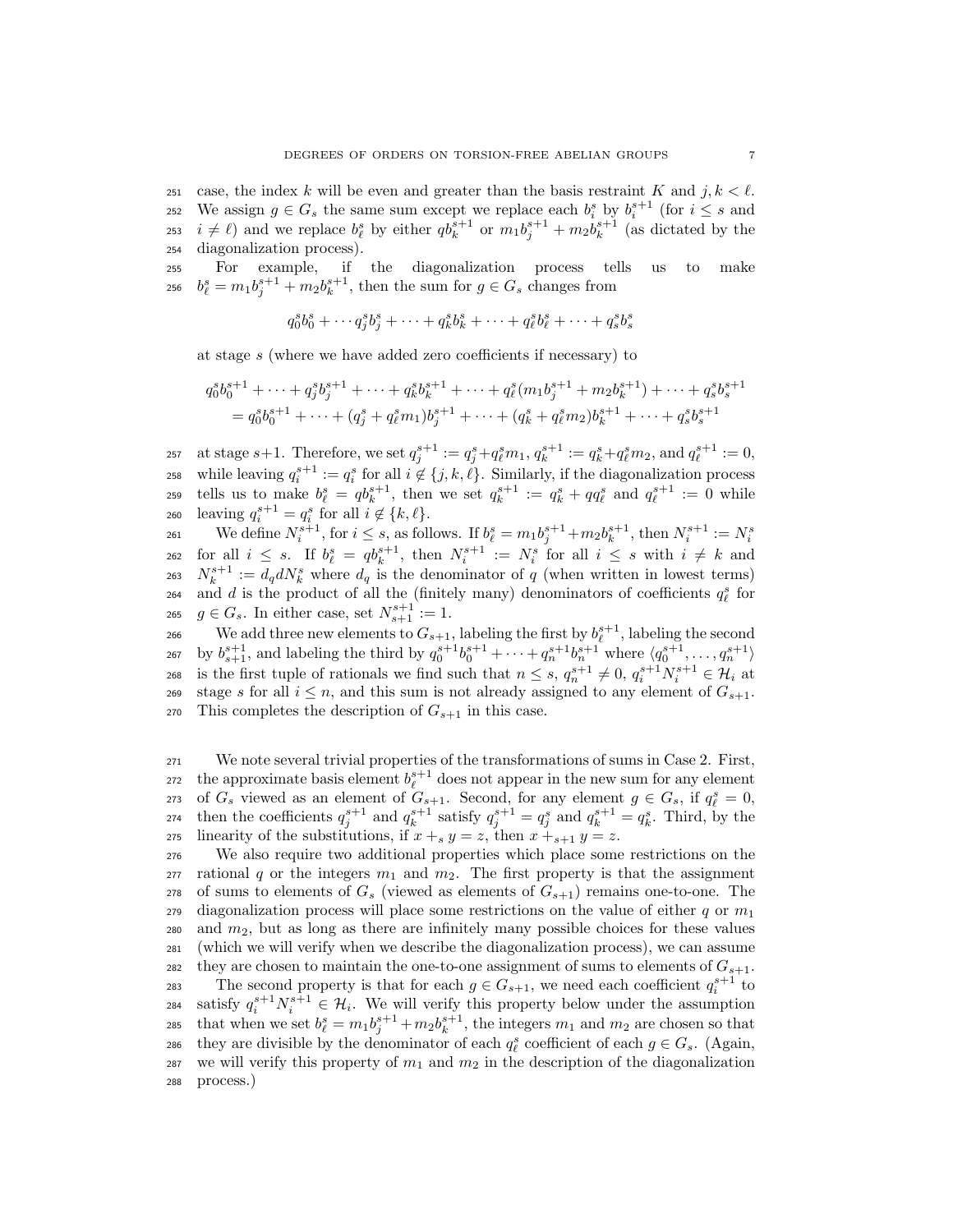<sup>289</sup> We now check various properties of this construction under these assumptions 290 and the assumption that the limits  $b_i := \lim_s b_i^s$  and  $N_i := \lim_s N_i^s$  exist for all i <sup>291</sup> (which will be verified in the diagonalization description).

<span id="page-7-1"></span>**Lemma 3.1.** For  $g \in G_s$ , the coefficients in the assigned sum  $q_0^s b_0^s + \cdots + q_n^s b_n^s$ 292 293 *satisfy*  $q_i^s N_i^s \in \mathcal{H}_i$ .

 $294$  Proof. The proof proceeds by induction on s. If g is added at stage s, then the 295 result for g follows trivially. Therefore, fix  $g \in G_s$  and assume the condition holds at <sup>296</sup> stage s. Note that if we do not add a dependency relation (i.e., we are in Case 1), 297 then the condition at stage  $s + 1$  follows immediately. Assume we add a new <sup>298</sup> dependency relation; we split into cases depending on the form of this dependency. 199 If  $b_{\ell}^s = qb_k^{s+1}$ , then for all  $i \notin \{k, \ell\}$ , the condition holds since  $q_i^{s+1} = q_i^s$  and 300  $N_i^{s+1} = N_i^s$ . For the index  $\ell$ , we have  $q_\ell^{s+1} = 0$  and hence the condition holds 301 trivially. For the index k, we have  $q_k^{s+1} = q_k^s + qq_\ell^s$  and  $N_k^{s+1} = d_q dN_k^s$ . Therefore,

$$
q_k^{s+1} N_k^{s+1} = (q_k^s + q q_\ell^s) d_q d N_k^s = q_k^s d_q d N_i^s + q q_\ell^s d_q d N_k^s.
$$

302 Since  $q_k^s N_k^s \in \mathcal{H}_k$  and  $d_q d \in \mathbb{Z}$ , we have  $q_k^s d_q d N_k^s \in \mathcal{H}_k$ . By definition,  $qd_q \in \mathbb{Z}$  and 303  $q_{\ell}^s d \in \mathbb{Z}$ , and hence  $qq_{\ell}^s d_q dN_{k}^s \in \mathbb{Z} \subseteq \mathcal{H}_k$ . Therefore, we have the desired property 304 when  $b_{\ell}^{s} = qb_{k}^{s+1}$ .

305 If  $b_{\ell}^s = m_1 b_j^{s+1} + m_2 b_k^{s+1}$ , then for all  $i \notin \{j,k\}$  the condition holds as above. 306 For the index j, we have  $q_j^{s+1} = q_j^s + q_\ell^s m_1$  and  $N_j^{s+1} = N_j^s$ . By assumption, the 307 integer  $m_1$  is divisible by the denominator of  $q_\ell^s$  and hence  $q_\ell^s m_1 \in \mathbb{Z}$ . Therefore,

$$
q^{s+1}_jN^{s+1}_j=(q^{s}_j+q^{s}_\ell m_1)N^s_j=q^{s}_jN^s_j+q^{s}_\ell m_1N^s_j\in\mathcal{H}_j
$$

308 since  $q_j^s N_j^s \in \mathcal{H}_j$  by the induction hypothesis and  $q_\ell^s m_1 N_j^s \in \mathbb{Z}$ . The analysis for  $\Box$  309 the index k is identical.

Let  $g \in G$ . Suppose there is a stage t such that g is assigned a sum  $q_0^t b_0^t + \cdots + q_n^t b_n^t$ 310 311 that is not later changed in the sense that, for all stages  $u \geq t$ , the element g is 312 assigned the sum  $q_0^u b_0^u + \cdots + q_n^u b_n^u$  with  $b_i^u = b_i^t$  and  $q_i^u = q_i^t$  for all  $i \leq n$ . In this 313 case, we refer to this sum as the *limiting sum* for g and denote it by  $q_0b_0+\cdots+q_nb_n$ .

<span id="page-7-6"></span><sup>314</sup> Lemma 3.2 (Basic properties of the construction).

<span id="page-7-0"></span>315 (1) (a) Each  $q \in G$  has a limiting sum with coefficients  $q_i$  satisfying  $q_iN_i \in \mathcal{H}_i$ .

<span id="page-7-2"></span>316 (b) For each rational tuple  $\langle q_0, \ldots, q_n \rangle$  such that  $q_n \neq 0$  and  $q_iN_i \in \mathcal{H}_i$  for 317 all  $i \leq n$ , there is an element  $g \in G$  such that the limiting sum for g 318 is  $q_0b_0 + \cdots + q_nb_n$ .

<span id="page-7-3"></span>(2) (a) If 
$$
x +_s y = z
$$
, then  $x +_t y = z$  for all  $t \ge s$ . In particular, if  $x +_s y = z$ ,  
then the limiting sums for x and y add to form the limiting sum for z.

<span id="page-7-4"></span>321 (b) For each pair  $x, y \in G_s$ , there is a stage  $t \geq s$  and an element  $z \in G_t$ 

322 such that  $x +_t y = z$ .

<span id="page-7-5"></span>323 (c) For each  $x \in G_s$ , there is a stage  $t \geq s$  and an element  $z \in G_t$  such 324 *that*  $x +_t z = 0_G$ .

 Proof. Proof of [\(1a\)](#page-7-0). When g enters G, it is assigned a sum. The coefficients in this sum only change when a diagonalization occurs. In this case, some approximate 327 basis element  $b_{\ell}^s$  with nonzero coefficient in the sum for g is made dependent via a 328 relation of the form  $b_{\ell}^s = qb_{k}^{s+1}$  or  $b_{\ell}^s = m_1b_j^{s+1} + m_2b_k^{s+1}$  with  $j, k < \ell$ . Therefore, each time the sum for g changes, some approximate basis element with nonzero coefficient is replaced by rational multiples of approximate basis elements with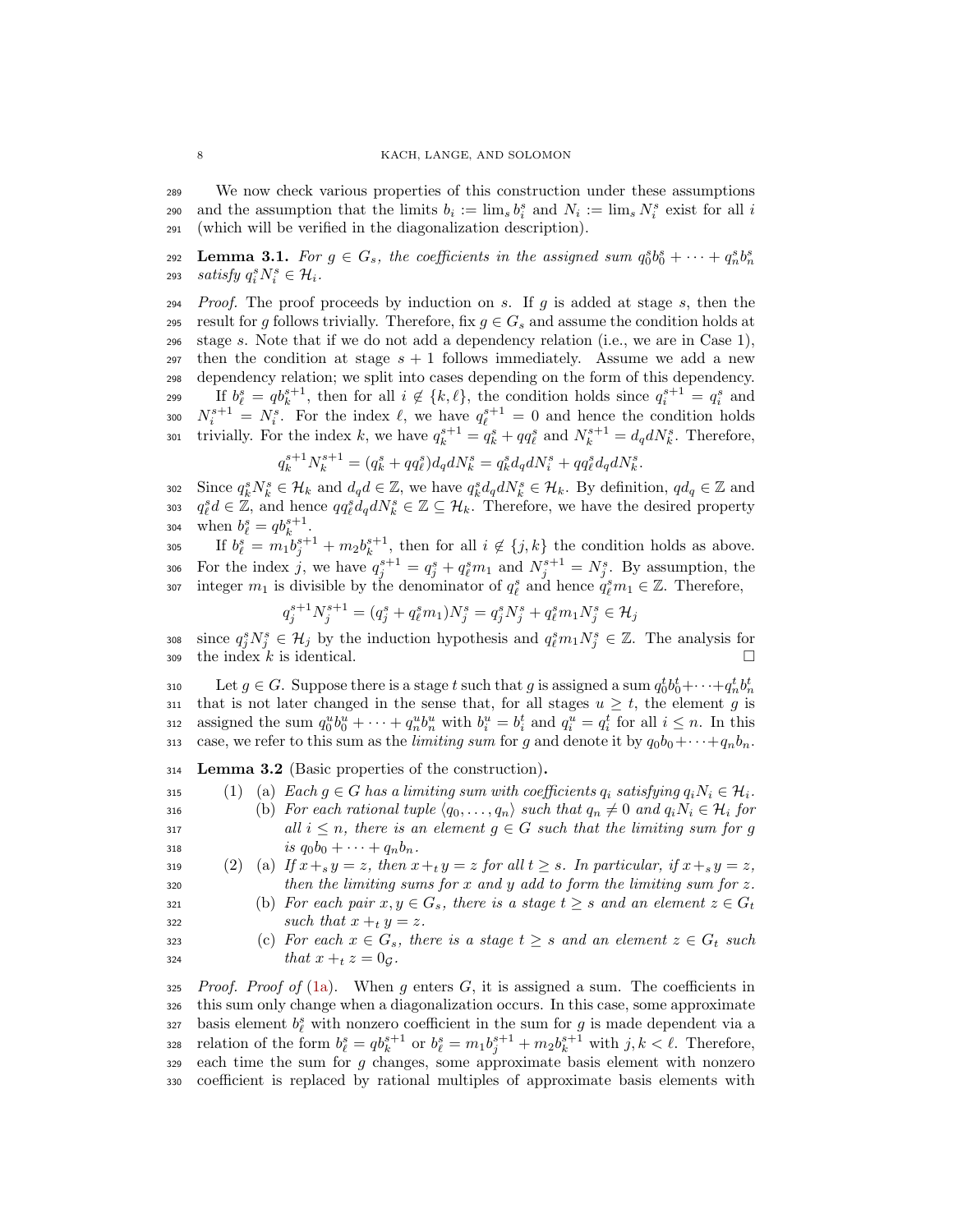<sup>331</sup> lower indices. This process can only occur finitely often before terminating. The <sup>332</sup> last property of the limiting sum follows from Lemma [3.1.](#page-7-1)

 $333$  Proof of [\(1b\)](#page-7-2). For a contradiction, suppose there is a rational tuple violating this 334 lemma. Fix the least such tuple  $\langle q_0, \ldots, q_n \rangle$  in our fixed computable enumeration 335 of rational tuples. Let  $s \geq n$  be a stage such that  $b_0^s, \ldots, b_n^s$  and  $N_0^s, \ldots, N_n^s$  have 336 reached their limits, each tuple before  $\langle q_0, \ldots, q_n \rangle$  which satisfies the conditions in  $337$  the lemma has appeared as the limiting sum of an element in  $G_s$ , and we have seen 338 by stage s that  $q_iN_i \in \mathcal{H}_i$  for each  $i \leq n$ . By our construction, at stage  $s+1$ , either 339 there is an element that is assigned the sum  $q_0b_0^{s+1} + \cdots + q_nb_n^{s+1}$  or else we add 340 a new element to  $G_{s+1}$  and assign it this sum. In either case, this element has the 341 appropriate limiting tuple since  $b_0^{s+1}, \ldots, b_n^{s+1}$  have reached their limits (and thus <sup>342</sup> we obtain our contradiction).

*Proof of* [\(2\)](#page-7-3). Property [\(2a\)](#page-7-3) follows by induction and the fact that  $x +_s y = z$ implies  $x + s+1$   $y = z$  at each stage s of the construction. For Property [\(2b\)](#page-7-4), fixing  $x, y \in G_s$ , let  $u \geq s$  be a stage at which x and y have been assigned their limiting sums

$$
x = q_0^u b_0^u + \dots + q_n^u b_n^u
$$
 and  $y = \hat{q}_0^u b_0^u + \dots + \hat{q}_n^u b_n^u$ ,

 adding zero coefficients if necessary to make the lengths equal. By Lemma [3.1,](#page-7-1) 344 for all  $t \geq u$  and  $i \leq n$ , we have that  $q_i^t N_i^t \in \mathcal{H}_i$  and  $\hat{q}_i^t N_i^t \in \mathcal{H}_i$ . Therefore,  $(q_i^t + \hat{q}_i^t)N_i^t \in \mathcal{H}_i$ . By [\(1b\)](#page-7-2), there is a stage  $t \geq u$  and an element  $z \in G_t$  assigned to the sum

$$
z = (q_0^t + \hat{q}_0^t)b_0^t + \dots + (q_n^t + \hat{q}_n^t)b_n^t.
$$

347 Then  $x +_y = z$ . The proof of Property [\(2c\)](#page-7-5) is similar.

 $348$  By Properties [\(1b\)](#page-7-2) and [\(1a\)](#page-7-0) in Lemma [3.2,](#page-7-6) the limiting sums of elements of G 349 are exactly the sums  $q_0b_0 + \cdots + q_nb_n$  with  $q_n \neq 0$  and  $q_iN_i \in \mathcal{H}_i$  for all  $i \leq n$ . 350 Using Properties [\(2a\)](#page-7-3) and [\(2b\)](#page-7-4) in Lemma [3.2,](#page-7-6) we define the addition function  $+g$ 351 on G by putting  $x + y = z$  if and only if there is a stage s such that  $x + s y = z$ .

352 Lemma 3.3. The set  $G$  is a computable copy of  $H$ .

 $353$  Proof. The domain and addition function on G are computable. By Property [\(2c\)](#page-7-5) in  $354$  Lemma [3.2,](#page-7-6) every element of G has an inverse, and it is clear from the construction <sup>355</sup> that the addition operation satisfies the axioms for a torsion-free abelian group.

356 Let  $\mathcal{G}_i$  be the subgroup of G consisting of all element  $g \in G$  with limiting sums 357 of the form  $q_i b_i$ . Since the limiting sums of elements of G are exactly the sums of 358 the form  $q_0b_0 + \cdots + q_nb_n$  with  $q_n \neq 0$  and  $q_iN_i \in \mathcal{H}_i$  for  $i \leq n$ , it follows that 359  $\mathcal{G} \cong \bigoplus_{i\in\omega} \mathcal{G}_i$ . Therefore, to show that  $\mathcal{G} \cong \mathcal{H}$ , it suffices to show that  $\mathcal{G}_i \cong \mathcal{H}_i$  for 360 every  $i \in \omega$ .

 $F_{i}$  is a rank one group which is isomorphic to the subgroup  $\alpha_3$  of  $(\mathbb{Q}, +_{\mathbb{Q}})$  consisting of the rationals q such that  $qN_i \in \mathcal{H}_i$ . Thus, calculating 363 the Baer sequence for  $\mathcal{G}_i$  using the rational  $1_0$ , we note that for any prime  $p_i$ , 364  $1/p_j^k \in \mathcal{G}_i$  if and only if  $N_i/p_j^k \in \mathcal{H}_i$ . Therefore, the entries in the Baer sequences 365 for  $\mathcal{G}_i$  and  $\mathcal{H}_i$  differ only in the values corresponding to the prime divisors of  $N_i$ <sup>366</sup> and they differ exactly by the powers of these prime divisors. Therefore, by Levi's  $\mathcal{G}_i \cong \mathcal{H}_i.$ 

368 Part 2. Defining the Computable Orders on  $\mathcal{G}$ . We define the computable 369 ordering of G in stages by specifying a partial binary relation  $\leq_s$  on  $G_s$  at each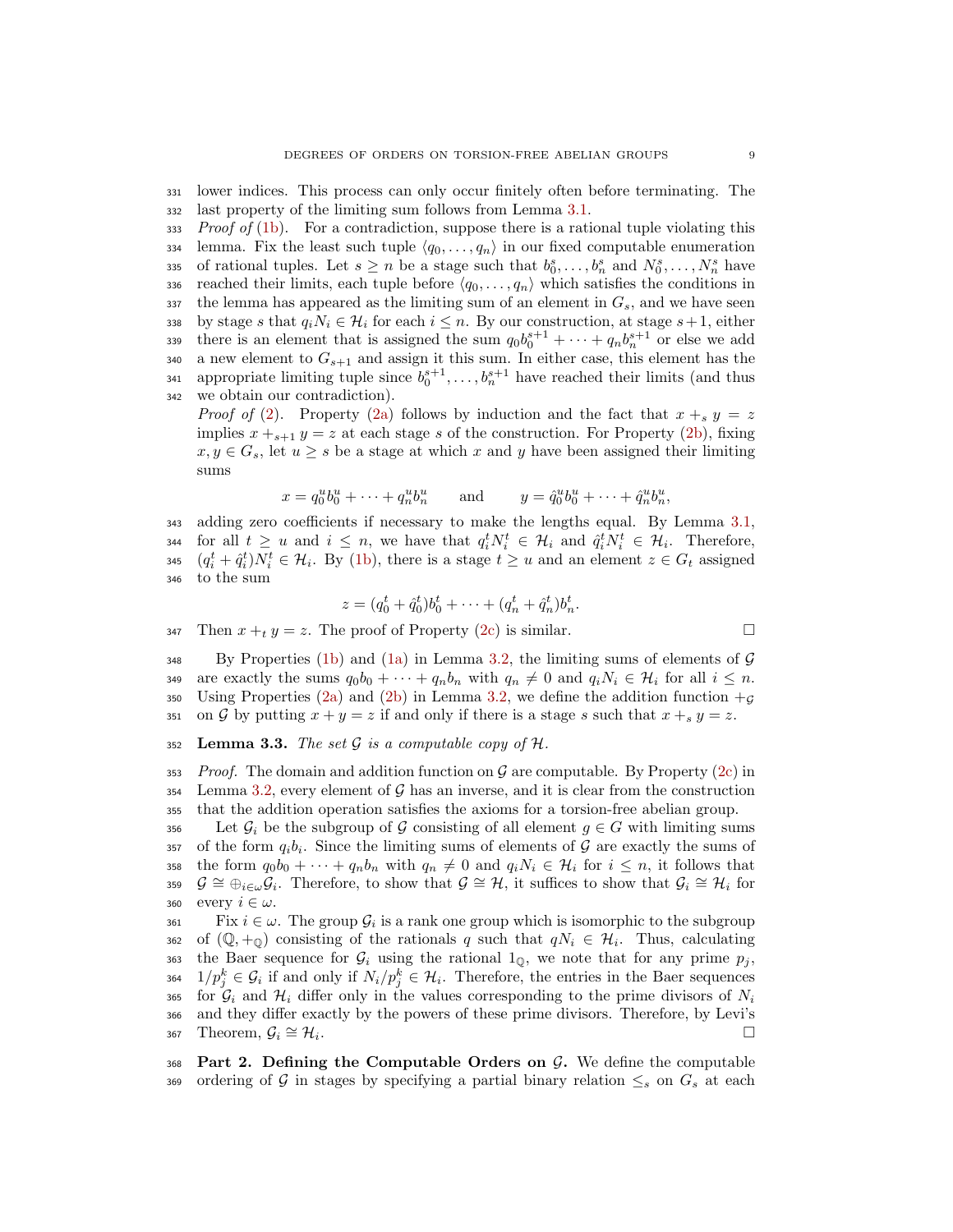<sup>370</sup> stage s. To make the ordering relation computable, we satisfy

<span id="page-9-0"></span>
$$
x \leq_s y \implies (\forall t \geq s) \left[ x \leq_t y \right] \tag{1}
$$

371 for all  $x, y \in G_s$ . Typically, the relation  $\leq_s$  will not describe the ordering between  $372$  every pair of elements of  $G_s$ , but it will have the property that for every pair of 373 elements  $x, y \in G_s$ , there is a stage  $t \geq s$  at which we declare  $x \leq_t y$  or  $y \leq_t x$ , and 374 not both unless  $x = y$ . Since we will be considering several orderings on  $\mathcal{G}$ , for an 375 ordering  $\preccurlyeq$  on  $\mathcal{G}$ , we let  $(g_1, g_2)_{\preccurlyeq}$  denote the set  $\{g \in G \mid g_1 \prec g \prec g_2\}$ . Moreover, 376 given  $a_1, a_2 \in \mathbb{R}$ , we let  $(a_1, a_2)_{\leq \mathbb{R}}$  denote the interval  $\{a \in \mathbb{R} \mid a_1 \leq \mathbb{R} a \leq \mathbb{R} a_2\}$ .

377 To specify the computable order on  $\mathcal{G}$ , we build a  $\Delta_2^0$ -map from G into R. (Thus 378 our order will be archimedean.) To describe this order, let  $\{p_i\}_{i\geq 1}$  enumerate the 379 prime numbers in increasing order. We map the basis element  $b_0$  to  $r_0 = 1_{\mathbb{R}}$ . For 380 i  $i \geq 1$ , we will assign (in the limit of our construction) a real number  $r_i$  to the basis element  $b_i$  such that  $r_i$  is a positive rational multiple of  $\sqrt{p_i}$ . We choose the  $r_i$ <sup>382</sup> in this manner so that they are algebraically independent over Q. If the element 383  $q \in G$  is assigned a limiting sum

$$
g = q_0b_0 + \cdots + q_nb_n,
$$

384 then our  $\Delta_2^0$ -map into R sends g to the real  $q_0r_0 + \cdots + q_nr_n$ . It also sends  $0<sub>g</sub>$  to 0. 385 We need to approximate this  $\Delta_2^0$ -map during the construction. At each stage s, 386 we keep a real number  $r_i^s$  as an approximation to  $r_i$ , viewing  $r_i^s$  as our current 387 target for the image of  $b_i$ . The real  $r_0^s$  is always 1 and the real  $r_i^s$  is always a bositive rational multiple of  $\sqrt{p_i}$ . Exactly which rational multiple may change positive rational multiple of  $\sqrt{p_i}$ . Exactly which rational multiple may change <sup>389</sup> during the course of the diagonalization process. However, if k is an even index, 390 then  $r_k^s$  will never change.

391 We could generate a computable order on  $G_s$  by mapping  $G_s$  into R using a  $1392$  linear extension of the map sending each  $b_i^s$  to  $r_i^s$ . However, this would restrict 393 our ability to diagonalize. Therefore, at stage s, we assign each  $b_i^s$  (for  $i \geq 1$ ) and interval  $(a_i^s, \hat{a}_i^s)_{\leq \mathbb{R}}$  where  $a_i^s$  and  $\hat{a}_i^s$  are positive rationals such that  $r_i^s \in (a_i^s, \hat{a}_i^s)_{\leq \mathbb{R}}$ <br>and  $\hat{a}_i^s = a_i^s \leq 1/2^s$ . The image of  $b_i^s$  in  $\mathbb{R}$  (in the limit) will be conta 394 395 and  $\hat{a}_i^s - a_i^s \leq \overline{1/2^s}$ . The image of  $b_i^s$  in  $\mathbb R$  (in the limit) will be contained in this <sup>396</sup> interval.

397 Because each  $x \in G_s$  is assigned a sum describing its relationship to the current 398 approximate basis, we can generate an interval approximating the image of  $x$  in  $\mathbb R$ 399 under the  $\Delta_2^0$ -map. That is, suppose x is assigned the sum

$$
x = q_0^s b_0^s + \dots + q_n^s b_n^s
$$

400 at stage s. The interval constraints on the image of each  $b_i^s$  in R translate into a 401 rational interval constraint on the image of  $x$  in  $\mathbb{R}$ . The endpoints of this constraint <sup>402</sup> can be calculated using the coefficients of the sum for x and the rationals  $a_i^s$  and  $\hat{a}_i^s$ , <sup>403</sup> with the exact form depending on the signs of the coefficients.

404 To define  $\leq_s$  on  $G_s$  at stage s, we look at the interval constraints for each pair 405 of distinct elements  $x, y \in G_s$ . If the interval constraint for x is disjoint from the 406 interval constraint for y, then we declare  $x \leq_s y$  or  $y \leq_s x$  depending on which <sup>407</sup> inequality is forced by the constraints. If the interval constraints are not disjoint, 408 then we do not declare any ordering relation between x and y at stage s. Of course, 409 we also declare  $x \leq_s x$  for each  $x \in G_s$ .

410 To maintain the implication in Equation [\(1\)](#page-9-0), we will need to check that  $x \leq_s y$ 411 implies  $x \leq_{s+1} y$ . It suffices to ensure that for each  $x \in G_s$ , the interval constraint 412 for x at stage  $s + 1$  is contained within the interval constraint for x at stage s.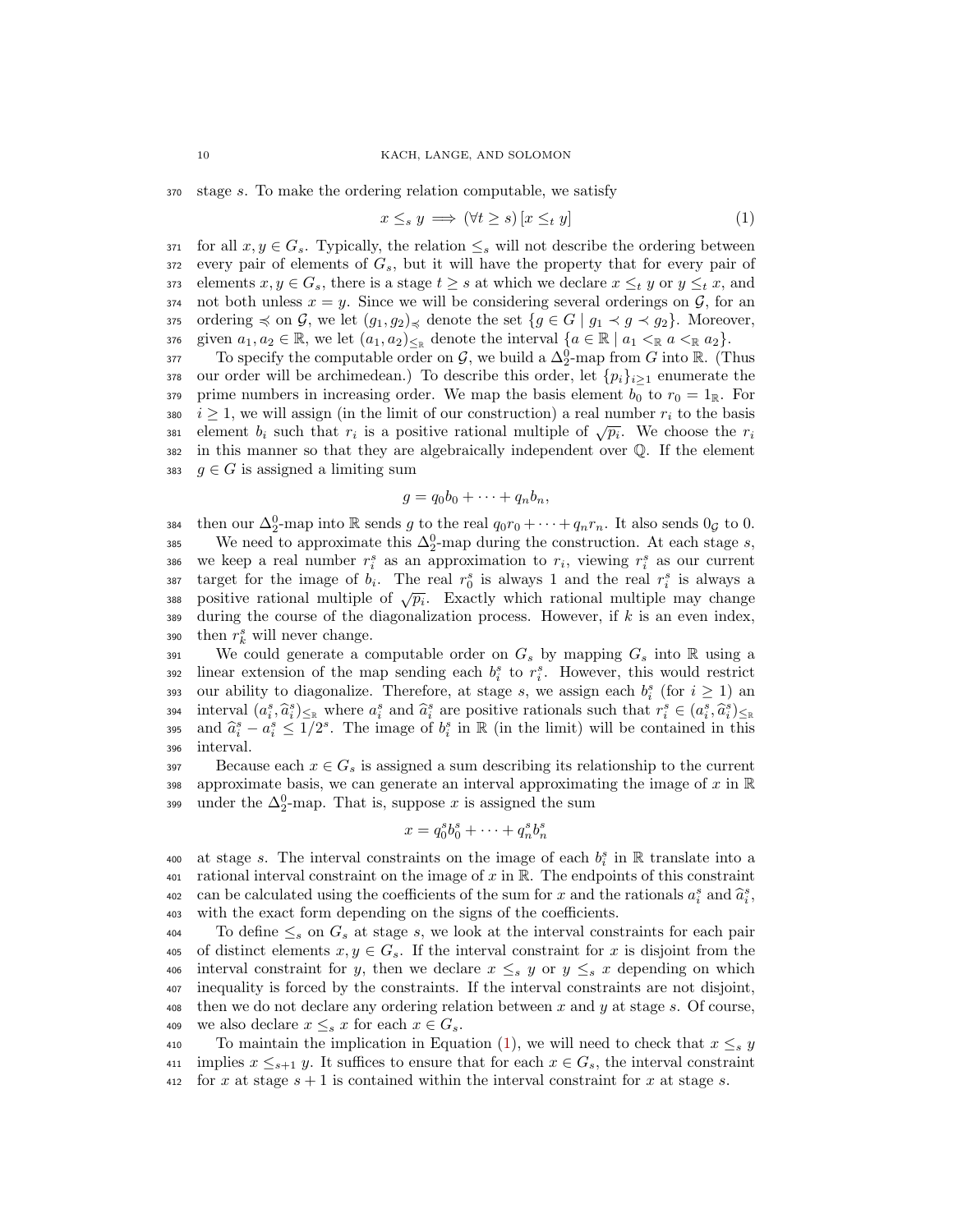<sup>413</sup> It will be helpful for us to know that certain approximate basis elements are 414 mapped to elements of  $\mathbb R$  which are close to  $0_{\mathbb R}$ . Therefore, we will maintain that 415  $0 \le a_k^s \le \hat{a}_k^s < 1/2^k$  for all stages s and all *even* indices k. (If we worked in a 416 simpler context where each  $\mathcal{H}_i = \mathbb{Q}$ , or even where each  $\mathcal{H}_i \neq \mathbb{Z}$ , we could skip this step as any archimedean order on such groups  $\mathcal{H}_i$  is dense in R.)

We now describe exactly how  $r_i^t$ ,  $a_i^t$  and  $\hat{a}_i^t$  are defined at each stage t. Recall that<br>the state  $t = 0$ , the only elements in  $C_t$  are  $0$  c (which is represented by the empty 419 at stage  $t = 0$ , the only elements in  $G_t$  are  $0<sub>g</sub>$  (which is represented by the empty 420 sum and is mapped to  $0_{\mathbb{R}}$ ) and the element represented by  $b_0^0$  (which is mapped 421 to  $1_{\mathbb{R}}$ ). We set  $r_0^0 := 1_{\mathbb{R}}$ .

422 At stage  $t+1$ , the definitions of  $r_t^{t+1}$ ,  $a_t^{t+1}$  and  $\hat{a}_t^{t+1}$  for  $i \leq t$  depend on whether <sup>423</sup> we add a dependency relation or not. If we do not add a dependency relation,  $424$  or if i is not an index involved in an added dependency relation, then we define  $r_i^{t+1} := r_i^t$  (so we maintain our guess at the target rational multiple of  $\sqrt{p_i}$  for  $b_i$ ) 426 and define  $a_i^{t+1}$  and  $\hat{a}_i^{t+1}$  so that

$$
(a_i^{t+1}, \hat{a}_i^{t+1})_{\leq \mathbb{R}} \subseteq (a_i^t, \hat{a}_i^t)_{\leq \mathbb{R}}, \ \ r_i^{t+1} \in (a_i^{t+1}, \hat{a}_i^{t+1})_{\leq \mathbb{R}}, \ \text{and} \ \ \hat{a}_i^{t+1} - a_i^{t+1} < 1/2^{t+1}.
$$

427 For the approximate basis element  $b_{t+1}^{t+1}$  introduced at this stage, we set  $r_{t+1}^{t+1}$  to be a positive rational multiple of  $\sqrt{p_{t+1}}$  (requiring  $r_{t+1}^{t+1} < 1/2^{t+1}$  if  $t+1$  is even) and let 429  $a_{t+1}^{t+1}$  and  $\hat{a}_{t+1}^{t+1}$  be positive rationals so that  $r_{t+1}^{t+1} \in (a_{t+1}^{t+1}, \hat{a}_{t+1}^{t+1})_{\leq \mathbb{R}}$  and  $\hat{a}_{t+1}^{t+1} - a_{t+1}^{t+1} < 1$ <sup>430</sup>  $1/2^{t+1}$  (and also  $\hat{a}_{t+1}^{t+1} < 1/2^{t+1}$  if  $t+1$  is even). The diagonalization process may <sup>430</sup>  $1/2^{t+1}$  (and also  $\hat{a}_{t+1}^{t+1} < 1/2^{t+1}$  if  $t+1$  is even). The diagonalization process may place some requirements on the rational multiple of  $\sqrt{p_{t+1}}$  chosen. It remains to 432 handle the indices involved in a dependency relation of the form  $b_{\ell}^{t} = q b_{k}^{t+1}$  or  $b_{\ell}^{t} = m_1 b_j^{t+1} - m_2 b_k^{t+1}$ . In either case  $\ell$  will be odd and we define  $r_{\ell}^{t+1} := \sqrt{p_{\ell}}$  and <sup>434</sup>  $a_{\ell}^{t+1}, \hat{a}_{\ell}^{t+1} \in \mathbb{Q}^+$  such that  $r_{\ell}^{t+1} \in (a_{\ell}^{t+1}, \hat{a}_{\ell}^{t+1})_{\leq \mathbb{R}}$  and  $\hat{a}_{\ell}^{t+1} - a_{\ell}^{t+1} \leq 1/2^{t+1}$ .

<sup>435</sup> For the other indices involved in an added dependency relation, we split into <sup>436</sup> cases depending on the type of relation added.

437 (1) If we add a dependency of the form  $b_{\ell}^t = q b_k^{t+1}$ , then we set  $r_k^{t+1} := r_k^t$ . <sup>438</sup> The action of the diagonalization strategy will ensure that we can choose 439  $a_k^{t+1}, \hat{a}_k^{t+1} \in \mathbb{Q}^+$  such that  $(a_k^{t+1}, \hat{a}_k^{t+1})_{\leq \mathbb{R}} \subseteq (a_k^t, \hat{a}_k^t)_{\leq \mathbb{R}}, \hat{a}_k^{t+1} - a_k^{t+1} < 1/2^{t+1}$ <sup>440</sup> and

<span id="page-10-4"></span><span id="page-10-3"></span><span id="page-10-2"></span><span id="page-10-1"></span><span id="page-10-0"></span>
$$
(qa_k^{t+1}, q\hat{a}_k^{t+1})_{\leq \mathbb{R}} \subseteq (a_\ell^t, \hat{a}_\ell^t)_{\leq \mathbb{R}}
$$
\n
$$
(2)
$$

441 (2) If we add a dependency of the form  $b_{\ell}^{t} = m_1 b_j^{t+1} - m_2 b_k^{t+1}$ , then we set 442  $r_j^{t+1} := r_j^t$  and  $r_k^{t+1} := r_k^t$ . We will be in one of two contexts.

443 2(a). If we are in a context in which (in  $\mathbb{R}$ )

$$
0 < na_k^t < n\hat{a}_k^t < a_\ell^t < \hat{a}_\ell^t < a_j^t < \hat{a}_j^t < (n+1)a_k^t < (n+1)\hat{a}_k^t,\tag{3}
$$

444 then we will choose  $m_1, m_2 \in \mathbb{N}$  such that  $m_1 \leq m_2/n$  and

$$
(m_1 a_j^{t+1} - m_2 \hat{a}_k^{t+1}, m_1 \hat{a}_j^{t+1} - m_2 a_k^{t+1}) \leq \geq (a_\ell^t, \hat{a}_\ell^t) \leq \geq (4)
$$

445 2(b). If we are in a context in which (in  $\mathbb{R}$ )

$$
0 < na_k^t < n\hat{a}_k^t < a_j^t < \hat{a}_j^t < a_\ell^t < \hat{a}_\ell^t < (n+1)a_k^t < (n+1)\hat{a}_k^t,\tag{5}
$$

446 then we will choose  $m_1, m_2 \in \mathbb{N}$  such that  $m_1 \leq m_2(n+1)$  and

$$
(m_1 a_k^{t+1} - m_2 \hat{a}_j^{t+1}, m_1 \hat{a}_k^{t+1} - m_2 a_j^{t+1}) \leq_{\mathbb{R}} \subseteq (a_\ell^t, \hat{a}_\ell^t) \leq_{\mathbb{R}}.
$$
 (6)

<sup>447</sup> By Lemma [3.5](#page-11-0) (given below), in each of these contexts, there are infinitely <sup>448</sup> many such choices for  $m_1$  and  $m_2$  satisfying the given conditions. Moreover,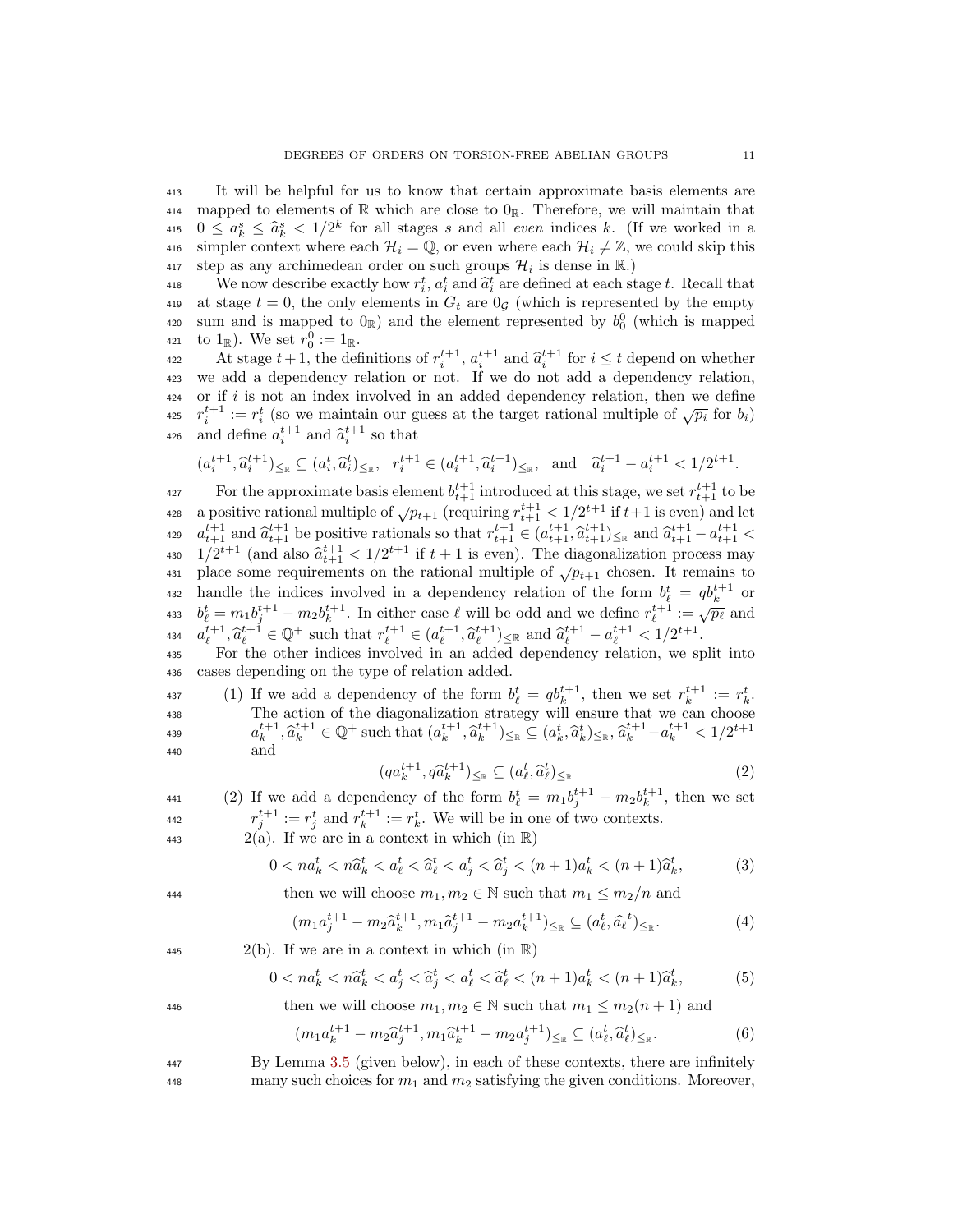<sup>449</sup> we can assume that  $m_1$  and  $m_2$  satisfy the divisibility conditions required <sup>450</sup> by the general group construction.

451 To explain why appropriate  $m_1, m_2 \in \mathbb{N}$  exist for the two contexts above, we <sup>452</sup> rely on the following fact about the reals.

<span id="page-11-1"></span>453 Lemma 3.4. Let  $r_1$  and  $r_2$  be positive reals that are linearly independent over  $\mathbb Q$ . 454 For any rational numbers  $q_1 < q_2$  and any integer  $d \geq 1$ , there are infinitely many 455  $m_1, m_2 \in \mathbb{N}$  such that  $m_1r_1 - m_2r_2 \in (q_1, q_2)_{\leq \mathbb{R}}$  and both  $m_1$  and  $m_2$  are divisible 456 by d.

<span id="page-11-0"></span>457 Lemma 3.5. If we are in the context of  $(3)$  (respectively  $(5)$ ), then there are 458 infinitely many choices for  $m_1$  and  $m_2$  that are divisible by any fixed integer  $d \geq 1$ 459 and satisfy  $(4)$  (respectively  $(6)$ ).

460 *Proof.* First, suppose we are in the context of [\(3\)](#page-10-0). We have that  $b_j^t$  and  $b_k^t$  are <sup>466</sup> *Frosf.* This, suppose we are in the context of  $(9)$ . We have that  $v_j$  and  $v_k$  are<br>461 currently identified with the rational multiples  $r_j^t$  and  $r_k^t$  of  $\sqrt{p_j}$  and  $\sqrt{p_k}$  re-462 spectively, so  $r_j^t$  and  $r_k^t$  are linearly independent over Q. Hence, by Lemma [3.4](#page-11-1) 463 (requiring  $m_1$  and  $m_2$  to be divisible by nd where n comes from the context [\(3\)](#page-10-0) 464 and d comes from the statement of this lemma), there are infinitely many choices of 465  $m_1, m_2 \in \mathbb{N}$  such that  $m_1 r_j^t - m_2 r_k^t \in (a_\ell^t, \hat{a}_\ell^t)_{\leq \mathbb{R}}$ . We let  $\tilde{m}_2 := \frac{m_2}{n}$ . We can choose 466  $a_j^{t+1}, \hat{a}_k^{t+1}, a_k^{t+1} \in \mathbb{Q}$  with  $a_j^{t+1} < r_s^t < \hat{a}_j^{t+1}$  and  $a_k^{t+1} < r_k^t < \hat{a}_k^{t+1}$  satisfying 467 [\(4\)](#page-10-2) by shrinking the intervals  $(a_t^t, \hat{a}_t^t)_{\leq \mathbb{R}}$  and  $(a_t^t, \hat{a}_k^t)_{\leq \mathbb{R}}$  appropriately.

468 It remains to see why we must have  $m_1 \leq \frac{m_2}{n} = \tilde{m}_2$ . Suppose  $m_1 > \frac{m_2}{n} = \tilde{m}_2$ , 469 so  $m_1 - 1 \geq \tilde{m}_2$ . Then

$$
m_1 r_j^t - \tilde{m}_2 n r_k^t = r_j^t + (m_1 - 1)r_j^t - \tilde{m}_2 n r_k^t
$$
  
\n
$$
\geq r_j^t + \tilde{m}_2 r_j^t - \tilde{m}_2 n r_k^t
$$
  
\n
$$
= r_j^t + \tilde{m}_2 (r_j^t - n r_k^t)
$$
  
\n
$$
> r_j^t
$$

470 because  $r_j^t - nr_k^t > 0$  by [\(3\)](#page-10-0). We have reached a contradiction since 471  $m_1 r_j^t - \tilde{m}_2 n r_k^t \in (a_\ell^t, \hat{a}_\ell^t)_{\leq \mathbb{R}}$  and  $r_j^t \in (a_j^t, \hat{a}_j^t)_{\leq \mathbb{R}}$  but  $\hat{a}_\ell^t < a_j^t$ . So,  $m_1 \leq \frac{m_2}{n} = \tilde{m}_2$  as <sup>472</sup> desired.

<sup>473</sup> Now suppose we are in the context of [\(5\)](#page-10-1). Since  $r_j^t$  and  $r_k^t$  are linearly independent 474 over Q, by Lemma [3.4](#page-11-1) (requiring  $m_1$  and  $m_2$  to be divisible by  $(n + 1)d$ ) there are 475 infinitely many choices of  $m_1, m_2 \in \mathbb{N}$  such that  $m_1 r_k^t - m_2 r_j^t \in (a_\ell^t, \hat{a}_\ell^t)_{\leq \mathbb{R}}$ . We let 476  $\tilde{m}_1 := \frac{m_1}{(n+1)}$ . As before, we can choose  $a_j^{t+1}, \tilde{a}_j^{t+1}, a_k^{t+1}, \tilde{a}_k^{t+1} \in \mathbb{Q}$  satisfying [\(6\)](#page-10-3).

477 It remains to see why  $m_1 = \tilde{m}_1(n + 1) \leq m_2(n + 1)$ . Suppose 478  $m_1 = \tilde{m}_1(n+1) > m_2(n+1)$ , so  $\tilde{m}_1 - 1 \ge m_2$ . Then

$$
m_1 r_k^t - m_2 r_j^t = \tilde{m}_1(n+1)r_k^t - m_2 r_j^t
$$
  
\n
$$
\geq \tilde{m}_1(n+1)r_k^t - (\tilde{m}_1 - 1)r_j^t
$$
  
\n
$$
> \tilde{m}_1(n+1)r_k^t - (\tilde{m}_1 - 1)(n+1)r_k^t
$$
  
\n
$$
= (n+1)r_k^t.
$$

479 The first inequality follows because  $\tilde{m}_1 - 1 \ge m_2$  and  $r_j^t$  is positive, and the second

- 480 inequality follows because  $r_j^t < (n+1)r_k^t$  by [\(5\)](#page-10-1). We have reached a contradiction
- 481 since  $m_1 r_k^t m_2 r_j^t \in (a_\ell^t, \hat{a}_\ell^t)_{\leq \mathbb{R}}$  but  $\hat{a}_\ell^t < (n+1)a_k^t$ .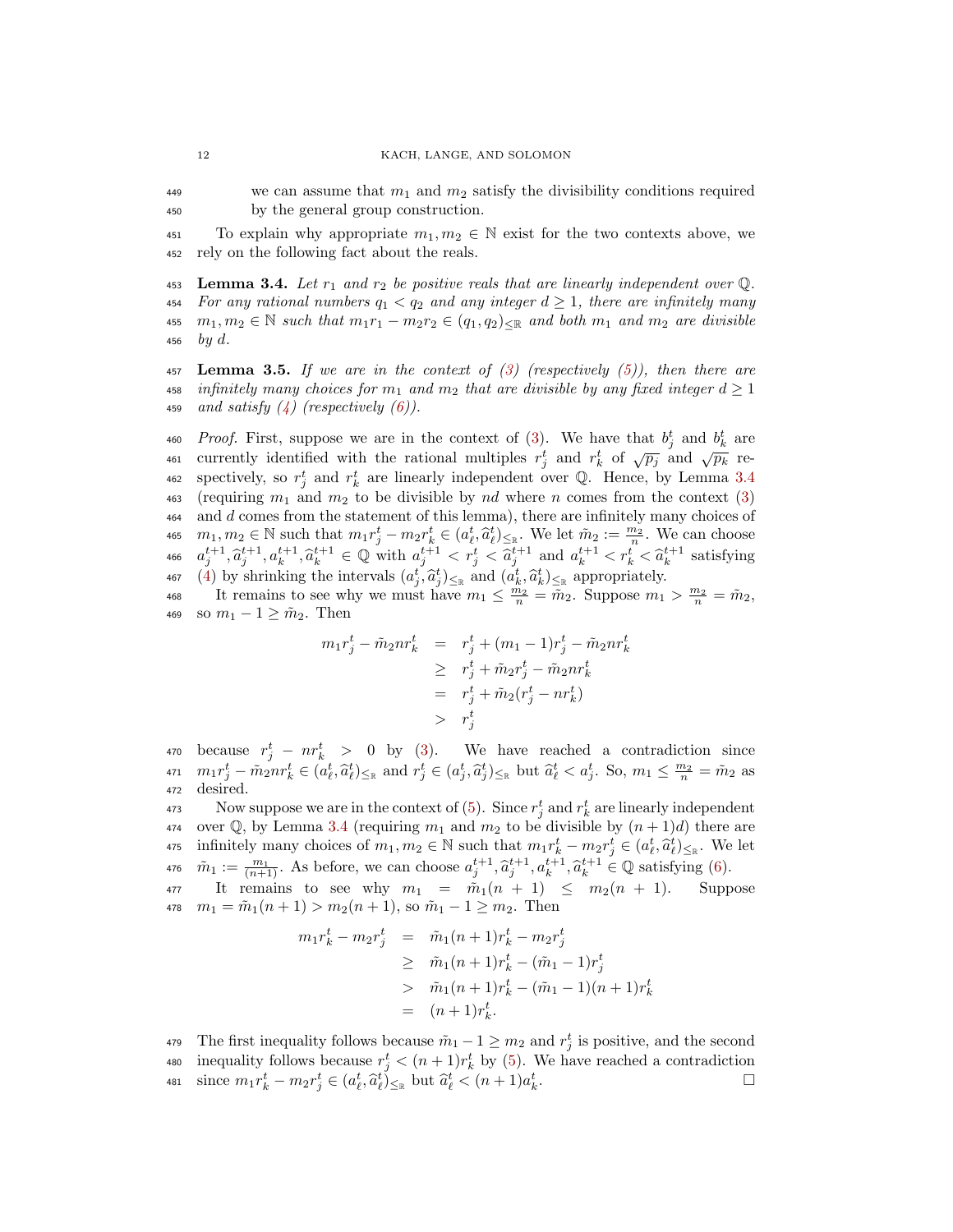482 We define  $\leq_g$  on G by  $x \leq_g y$  if and only if  $x \leq_g y$  for some s. We verify 483 that  $\leq_g$  is a computable order under the assumptions that each approximate basis 484 element  $b_i^s$  eventually reaches a limit and that we choose our intervals and associated <sup>485</sup> rationals in the manner described above.

486 Lemma 3.6. The relation  $\leq_{\mathcal{G}}$  is a computable order on  $\mathcal{G}$ . Furthermore,  $\mathcal{G}$  is clas-487 sically isomorphic to an ordered subgroup of  $(\mathbb{R}; +, 0_{\mathbb{R}})$  under the standard ordering.

<sup>488</sup> Proof. We begin by verifying the following properties of the construction.

- <span id="page-12-0"></span>489 (1) For every pair of elements  $x, y \in G_s$ , if  $x \leq_s y$ , then  $x \leq_{s+1} y$ .
- <span id="page-12-1"></span><sup>469</sup> (1) For every pair of elements  $x, y \in G_s$ , if  $x \leq s$  g, then  $x \leq s+1$  g.<br>
490 (2) For each *i*, the limit  $r_i := \lim_s r_i^s$  exists and is a rational multiple of  $\sqrt{p_i}$ . Furthermore, once  $r_i^s$  reaches its limit, the rational intervals  $(a_i^t, \hat{a}_i^t)_{\leq \mathbb{R}}$  for 492  $t \geq s$  form a nested sequence converging to  $r_i$ .

<span id="page-12-2"></span>493 (3) For each pair  $x, y \in G_s$ , there is a stage  $t \geq s$  for which either  $x \leq_t y$  or 494  $y \leq_t x$ .

495 Proof of [\(1\)](#page-12-0). It suffices to show that for each  $g \in G_s$ , the interval constraint for g 496 at stage  $s + 1$  is contained in the interval constraint for g at stage s. This fact 497 follows from three observations. Fix  $g \in G_s$ . First, if  $q_i^s b_i^s$  occurs in the sum for g  $498$  at stage s and the index i is not involved in an added dependency relation, then <sup>499</sup>  $q_i^{s+1} = q_i^s$  and  $(a_i^{s+1}, \hat{a}_i^{s+1})_{\leq \mathbb{R}} \subseteq (a_i^s, \hat{a}_i^s)_{\leq \mathbb{R}}$ . Therefore, the constraint imposed on g<br>see by those terms at stage  $s+1$  is contained in the constraint imposed at stage s 500 by these terms at stage  $s + 1$  is contained in the constraint imposed at stage  $s$ .

501 Second, suppose we add a dependency relation of the form  $b_{\ell}^s = q b_k^{s+1}$  and 502  $q_\ell^s \neq 0$ . From stage s to stage  $s+1$ , the  $q_k^s \delta_k^s + q_\ell^s \delta_\ell^s$  part of the sum for g turns into 503  $(q_k^s + qq_\ell^s)b_k^{s+1} + 0b_\ell^{s+1}$  where  $b_k^{s+1} = b_k^s$ . Since the constraint on  $r_\ell^{s+1}$  plays no role in the constraint on g at stage  $s+1$  and since we have, by [\(2\)](#page-10-4), that  $(qa_k^{s+1}, q\hat{a}_k^{s+1})_{\leq \mathbb{R}} \subseteq$  $(a_{\ell}^{s}, \hat{a}_{\ell}^{s})_{\leq \mathbb{R}}$ , it follows that the constraint imposed by the indices k and  $\ell$  at stage 506  $s + 1$  is contained in the constraint imposed at stage s.

507 Third, if we add a dependency relation of the form  $b_{\ell}^s = m_1 b_j^{s+1} - m_2 b_k^{s+1}$ , <sup>508</sup> then a similar analysis using [\(4\)](#page-10-2) and [\(6\)](#page-10-3) yields that the constraint imposed by the 509 indices j, k and  $\ell$  at stage  $s + 1$  is contained in the constraint imposed at stage s. 510 Proof of [\(2\)](#page-12-1). We have  $r_i^{s+1} \neq r_i^s$  only when  $b_i^{s+1} \neq b_i^s$ . Since the latter happens  $\mathfrak{so1}$  only finitely often, each  $r_i^s$  reaches a limit. The remainder of the statement is <sup>512</sup> immediate from the construction.

513 Proof of [\(3\)](#page-12-2). Since  $x \leq_s x$  for all  $x \in G_s$ , we consider distinct elements  $x, y \in G_s$ . 514 Let  $t \geq s$  be a stage such that x and y have reached their limiting sums and such that for each  $b_i^t$  occurring in these sums, the real  $r_i^t$  has reached its limit  $r_i$ . Because 516 the reals  $r_i$  are algebraically independent over  $\mathbb Q$  and the nested approximations  $\begin{cases} (a_i^u, \hat{a}_i^u)_{\leq \mathbb{R}} \text{ (for } u \geq t) \text{ converge to } r_i, \text{ there is a stage at which the interval constraints} \\ \text{for } x \text{ and } u \text{ are disjoint. At the first such stream, we dedone an ordinary relation.} \end{cases}$  $518$  for x and y are disjoint. At the first such stage, we declare an ordering relation 519 between  $x$  and  $y$ .

520 Proof of Lemma. By Statements [\(1\)](#page-12-0) and [\(3\)](#page-12-2),  $\leq_g$  is computable and every pair of  $\mathfrak{so}_1$  elements is ordered. By construction, the  $\Delta_2^0$ -map from G to R that sends

$$
q_0b_0 + q_1b_1 \cdots + q_nb_n \mapsto q_0 + q_1r_1 + \cdots + q_nr_n
$$

<sup>522</sup> is order preserving.

523 Part 3. Building  $C$  and Diagonalizing. It remains to show how to use this 524 general construction method to build the ordered group  $(\mathcal{G}; \leq_{\mathcal{G}})$  together with a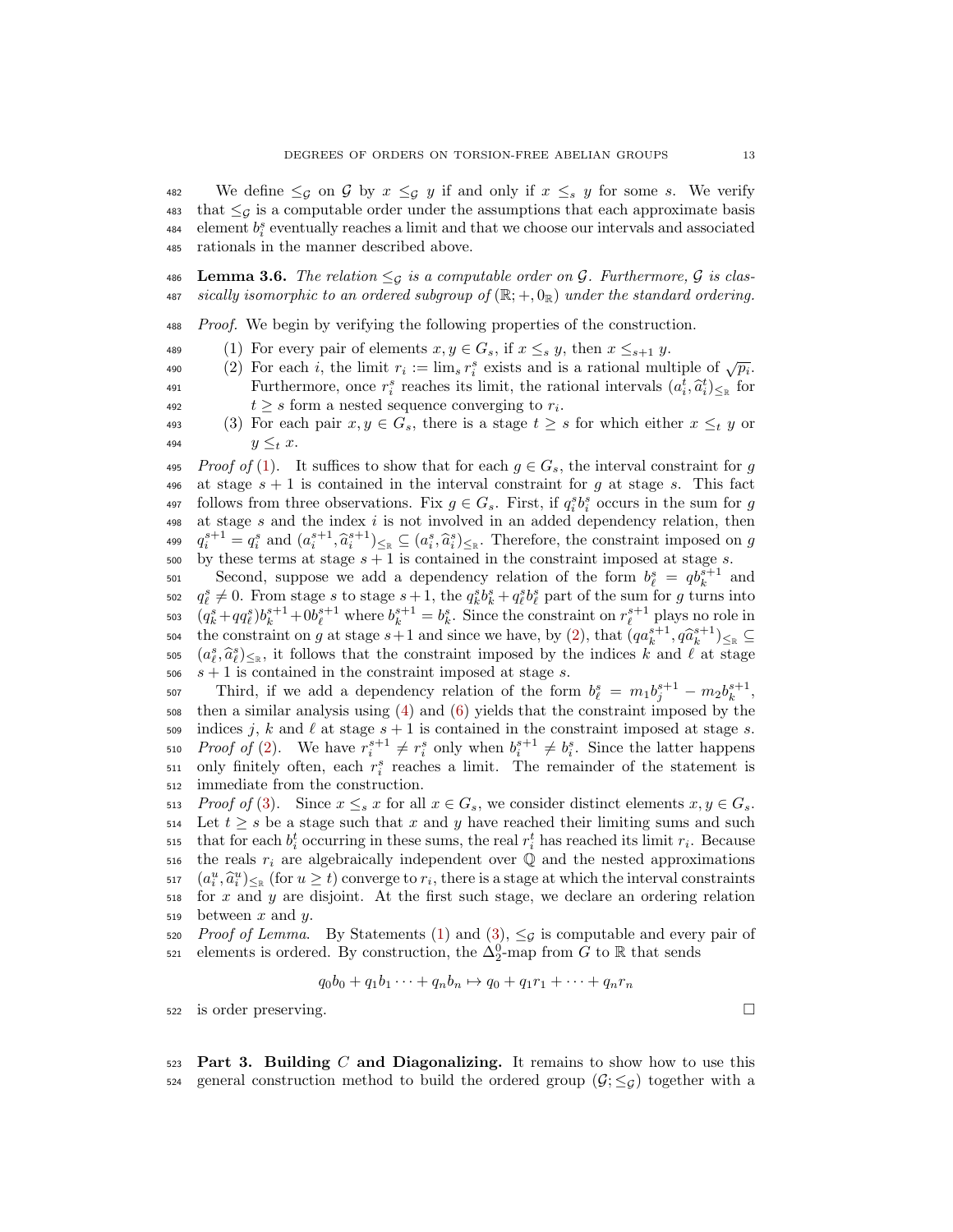525 noncomputable c.e. set C such that the only C-computable orders on  $\mathcal G$  are  $\leq_{\mathcal G}$ 526 and  $\leq^*_{\mathcal{G}}$ .

<sup>527</sup> The requirements

$$
\mathcal{S}_e : \Phi_e \text{ total } \implies C \neq \Phi_e
$$

 $528$  to make C noncomputable are met in the standard finitary manner. The strategy 529 for  $\mathcal{S}_e$  chooses a large witness x, keeps x out of C, and waits for  $\Phi_e(x)$  to converge 530 to 0. If this convergence never occurs, the requirement is met because  $x \notin C$ . If the 531 convergence does occur, then  $\mathcal{S}_e$  is met by enumerating x into C and restraining C. <sup>532</sup> The remaining requirements are

 $\mathcal{R}_e$ : If  $\Phi_e^C(x, y)$  is an ordering on  $\mathcal{G}$ , then  $\Phi_e^C$  is either  $\leq_{\mathcal{G}}$  or  $\leq_{\mathcal{G}}^*$ .

533 We explain how to meet a single  $\mathcal{R}_e$  in a finitary manner, leaving it to the reader <sup>534</sup> to assemble the complete finite injury construction in the usual manner. After 535 explaining one requirement in isolation, we examine the interaction between  $\mathcal{R}_e$ <sup>536</sup> strategies in detail to clarify the finitely nature of the construction.

537 To simplify the notation, we let  $\leq_e^C$  be the binary relation on  $\mathcal G$  computed by  $\Phi_e^C$ . 538 We will assume throughout that  $\leq_e^C$  never directly violates any of the  $\Pi_1^0$  conditions in the definition of a group order. For example, if we see at some stage s that  $\leq_{e}^{C}$ 539  $540$  has violated transitivity, then we can place a finite restraint on C to preserve these 541 computations and win  $\mathcal{R}_e$  trivially.

 $542$  The strategy to satisfy  $\mathcal{R}_e$  is as follows. For  $\mathcal{R}_e$ , we set the basis restraint  $K := e$ . (This restraint is used in the verification that each  $N_i^s$  reaches a limit.) 544 If  $\leq_{\mathcal{G}} \neq \leq_{e}^C$  and  $\leq_{\mathcal{G}}^* \neq \leq_{e}^C$ , then there must eventually be a stage s, an approximate 545 basis element  $b_j^s$ , a nonnegative integer n, and an even index  $k > K$  such that:

• we have declared  $0 \lt s n b_k^s \lt s b_j^s \lt s (n+1) b_k^s$  in  $G_s$ , and

547 ● the order  $\leq_e^C$  has declared either (a)  $b_k^s >_e^C 0$  and either  $b_j^s <_e^C nb_k^s$  or 548  $b_j^s >_e^C (n+1)b_k^s$ , or (b)  $b_k^s <_e^C 0_{\mathcal{G}}$  and either  $b_j^s >_e^C nb_k^s$  or  $b_j^s <_e^C (n+1)b_k^s$ .

<sup>549</sup> We verify such objects exist in Lemma [3.9.](#page-16-0) In the latter case, we work with the 550 ordering  $\leq_e^{C^*}$ , transforming the latter case into the former case. We therefore <sup>551</sup> assume that we are in the former case.

552 While waiting for these witnesses, the construction of  $\mathcal G$  proceeds as in the general 553 description with no dependencies added. When such s,  $b_j^s$ , n, and k are found, we 554 say  $\mathcal{R}_e$  is activated, and we restrain C to preserve the computations ordering  $0<sub>g</sub>$ , 555  $b_j^s$ ,  $nb_k^s$ , and  $(n+1)b_k^s$ .

556 At stage  $s+1$  (without loss of generality, we assume  $s+1$  is odd), we order the new 557 approximate basis element  $b_{s+1}^{s+1}$  depending on whether  $b_j^s <_e^C nb_k^s$  or  $b_j^s >_e^C (n+1)b_k^s$ . 558 We say that  $\mathcal{R}_e$  is set up to diagonalize with diagonalization witness  $b_{s+1}^{s+1}$ .

559 (D1) If  $b_j^s \leq_c^C nb_k^s$ , we order  $b_{s+1}^{s+1}$  so that  $nb_k^s \leq_{s+1} b_{s+1}^{s+1} \leq_{s+1} b_j^s$ , that is, we  $\frac{1}{(s+1)^{s+1}}$  to be a rational multiple of  $\sqrt{p_{s+1}}$  and rationals  $a_{s+1}^{s+1}$  and  $\hat{a}_{s+1}^{s+1}$  and  $\hat{a}_{s+1}^{s+1}$  $\begin{array}{ll}\n\text{so that } n\hat{a}_s^s < a_{s+1}^{s+1} < r_{s+1}^{s+1} < \hat{a}_{s+1}^{s+1} < a_1^{s} \text{ and } \hat{a}_{s+1}^{s+1} - a_{s+1}^{s+1} < 1/2^{s+1}.\n\end{array}$ 

562 (D2) If  $b_j^s >_e^C (n+1)b_k^s$ , we order  $b_{s+1}^{s+1}$  so that  $b_j^s <_{s+1} b_{s+1}^{s+1} <_{s+1} (n+1)b_k^s$ , that is, we choose  $r_{s+1}^{s+1}$  to be a rational multiple of  $\sqrt{p_{s+1}}$  and ra- $\sum_{s=1}^{564}$  and  $\hat{a}_{s+1}^{s+1}$  and  $\hat{a}_{s+1}^{s+1}$  so that  $\hat{a}_{j}^{s} < a_{s+1}^{s+1} < r_{s+1}^{s+1} < \hat{a}_{s+1}^{s+1} < (n+1)a_{k}^{s}$  and 565  $\widehat{a}_{s+1}^{s+1} - a_{s+1}^{s+1} < 1/2^{s+1}.$ 

We then wait for a stage  $t+1$  so that  $\leq_{e}^{C}$  declares  $b_{s+1}^{t} <_{e}^{C} nb_{k}^{s}$  or  $nb_{k}^{s} <_{e}^{C} b_{s+1}^{t} <_{e}^{C}$ 566 <sup>567</sup>  $(n+1)b_k^s$  or  $b_{s+1}^t >_e^C (n+1)b_k^s$ . While waiting, we assume that no higher priority  $S_i$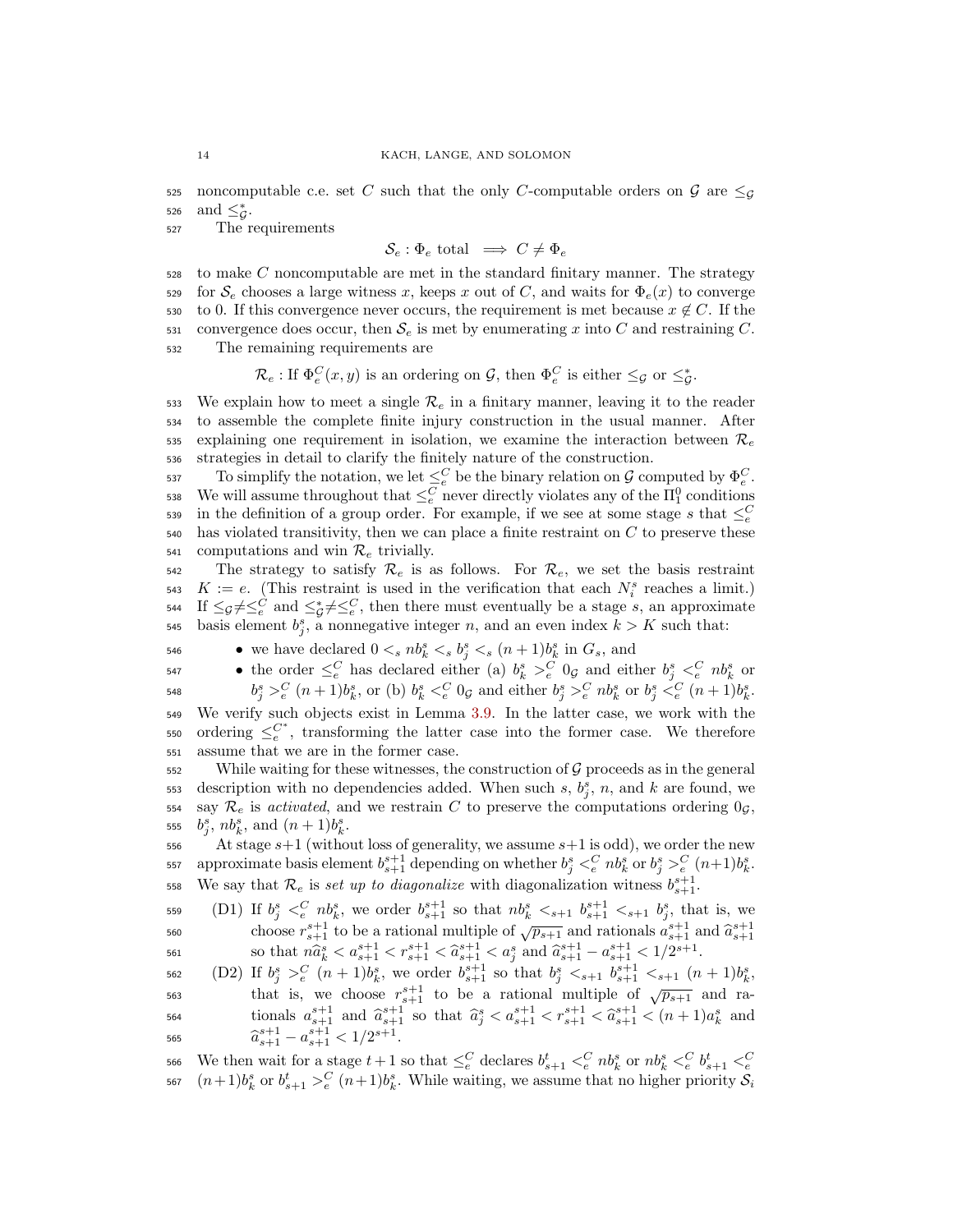568 strategy enumerates a number into C below the restraint and that  $b_j^u = b_j^s$ ,  $b_k^u = b_k^s$ , 569 and  $b_{s+1}^u = b_{s+1}^{s+1}$  at all stages  $u \geq s+1$  until  $\mathcal{R}_e$  finds such a stage  $t+1$  or 570 for all  $u \geq s+1$  if  $\mathcal{R}_e$  never sees such a stage. (We discuss how to handle  $\mathcal{R}_e$ <sup>571</sup> if either of these conditions is violated below when we examine the interaction  $572$  between strategies.) If these conditions hold, then we say  $\mathcal{R}_e$  has been activated <sup>573</sup> with potentially permanent witnesses.

574 We assume that such a stage  $t + 1$  is found, else  $\mathcal{R}_e$  is trivially satisfied. At 575 stage  $t + 1$ ,  $\mathcal{R}_e$  acts to diagonalize by restraining C to preserve the computations 576 ordering  $b_{s+1}^t$ ,  $nb_k^t$ , and  $(n+1)b_k^t$  under  $\leq_e^C$  and adding a dependency relation as <sup>577</sup> follows.

578 **Case 1.** If  $\leq_e^C$  declares  $b_{s+1}^t \leq_e^C nb_k^t$  or  $b_{s+1}^t \geq_e^C (n+1)b_k^t$ , then we will add a  $\mathbf{f}_{s+1} = q b_k^{t+1}$ . Since  $n b_k^t \leq t b_{s+1}^t \leq t (n+1) b_k^t$ , we know that

$$
nr_k^t <_{\mathbb{R}} a_{s+1}^t <_{\mathbb{R}} \hat{a}_{s+1}^t <_{\mathbb{R}} (n+1)r_k^t
$$

.

580 There are infinitely many rationals  $q \in (n, n+1)_{\leq \mathbb{R}}$  such that  $qr_k^t \in (a_{s+1}, \hat{a}_{s+1}^t)_{\leq \mathbb{R}}$ . 581 For each such q, there are rationals  $a_k^{t+1}$  and  $\hat{a}_k^{t+1}$  such that

$$
r_k^{t+1} = r_k^t \in (a_k^{t+1}, \hat{a}_k^{t+1})_{\leq \mathbb{R}} \subseteq (a_k^t, \hat{a}_k^t)_{\leq \mathbb{R}},
$$

 $\hat{a}_{k+1}^{t+1} - a_k^{t+1} \leq R_1/2^{t+1}$ , and  $(qa_k^{t+1}, q\hat{a}_k^{t+1}) \leq R_2 \subseteq (a_{s+1}^t, \hat{a}_{s+1}^t) \leq R$ . Choose q,  $a_k^{t+1}$ , <sup>583</sup> and  $\hat{a}_k^{t+1}$  to be the first rationals meeting these conditions such that the assignment 584 of sums to elements of  $G_t$  remains one-to-one.

<sup>585</sup> These choices satisfy the necessary requirements for both the group construction <sup>586</sup> and the ordering construction. Furthermore, we have successfully diagonalized <sup>587</sup> against  $\leq_e^C$  being an ordering of G since any order under which  $b_k^{t+1} = b_k^t$  is positive 588 must place  $b_{s+1}^t$  between  $nb_k^{t+1}$  and  $(n+1)b_k^{t+1}$ . However,  $0 \circ \leq_e^C b_k^{t+1}$  and either 589  $b_{s+1}^t \leq_e^C n b_k^t$  or  $b_{s+1}^t >_e^C (n+1) b_k^t$ .

590 **Case 2.** If  $\leq_e^C$  declares  $nb_k^t <_e^C b_{s+1}^t <_e^C (n+1)b_k^t$ , then we know  $0 \text{g} <_e^C b_{s+1}^t$  since 591  $0 \text{ or } \langle e^C \rangle_k^t$ . We act depending on whether  $b_{s+1}^t \langle e^C \rangle_k^t$  or  $b_{s+1}^t \rangle_t^t$ 

592 **Case 2(a)**: If  $b_{s+1}^t <_t b_j^t$ , then it is because we acted in (D1) and hence we  $\sum_{j=1}^{593}$  know that  $b_j^{t+1} <sub>e</sub><sup>C</sup> n b_k^{t+1}$  and we are in the context of Equation [\(3\)](#page-10-0) with <sup>594</sup>  $\ell = s+1$ . Let d be the product of all denominators of coefficients  $q_{s+1}^t$  for all <sup>595</sup>  $g \in G_t$ . We declare  $b_{s+1}^t = m_1 b_j^{t+1} - m_2 b_k^{t+1}$  for positive integers  $m_1$  and  $m_2$ 596 both divisible by d that satisfy  $m_1 \leq_\mathbb{N} m_2/n$  and the ordering constraints in <sup>597</sup> Equation [\(4\)](#page-10-2) and maintain the one-to-one assignment of sums to elements 598 of  $G_{t+1}$ . (This choice is possible by Lemma [3.5.](#page-11-0))

To see that we have successfully diagonalized, we show that  $\leq_c^C$  must vio-600 late the order axioms. Since  $b_{s+1}^t = m_1 b_j^{t+1} - m_2 b_k^{t+1}$  and  $0_g <_e^{\tilde{C}} b_{s+1}^t, b_k^{t+1}$ , 601 we know  $0 \text{g} <^C_e b_j^{t+1}$ . Because  $m_1 \leq_N m_2/n$  and  $0 \text{g} <^C_e b_j^{t+1}$ , we have

$$
b_{s+1}^t = m_1 b_j^{t+1} - m_2 b_k^{t+1} \leq_e^C (m_2/n) b_j^{t+1} - m_2 b_k^{t+1}.
$$

$$
602 \t\t By our case assumption that  $b_j^{t+1} <_e^C nb_k^{t+1}$ , we get
$$

$$
b_{s+1}^t \leq_c^C (m_2/n)b_j^{t+1} - m_2b_k^{t+1} \leq_c^C (m_2/n)nb_k^{t+1} - m_2b_k^{t+1} = 0
$$

603 We have arrived at a contradiction since we have both  $0 \text{g} <^C_e b_{s+1}^t$  (since <sup>604</sup> we are in Case 2) and  $b_{s+1}^t <sub>e</sub><sup>C</sup>$  og by this calculation.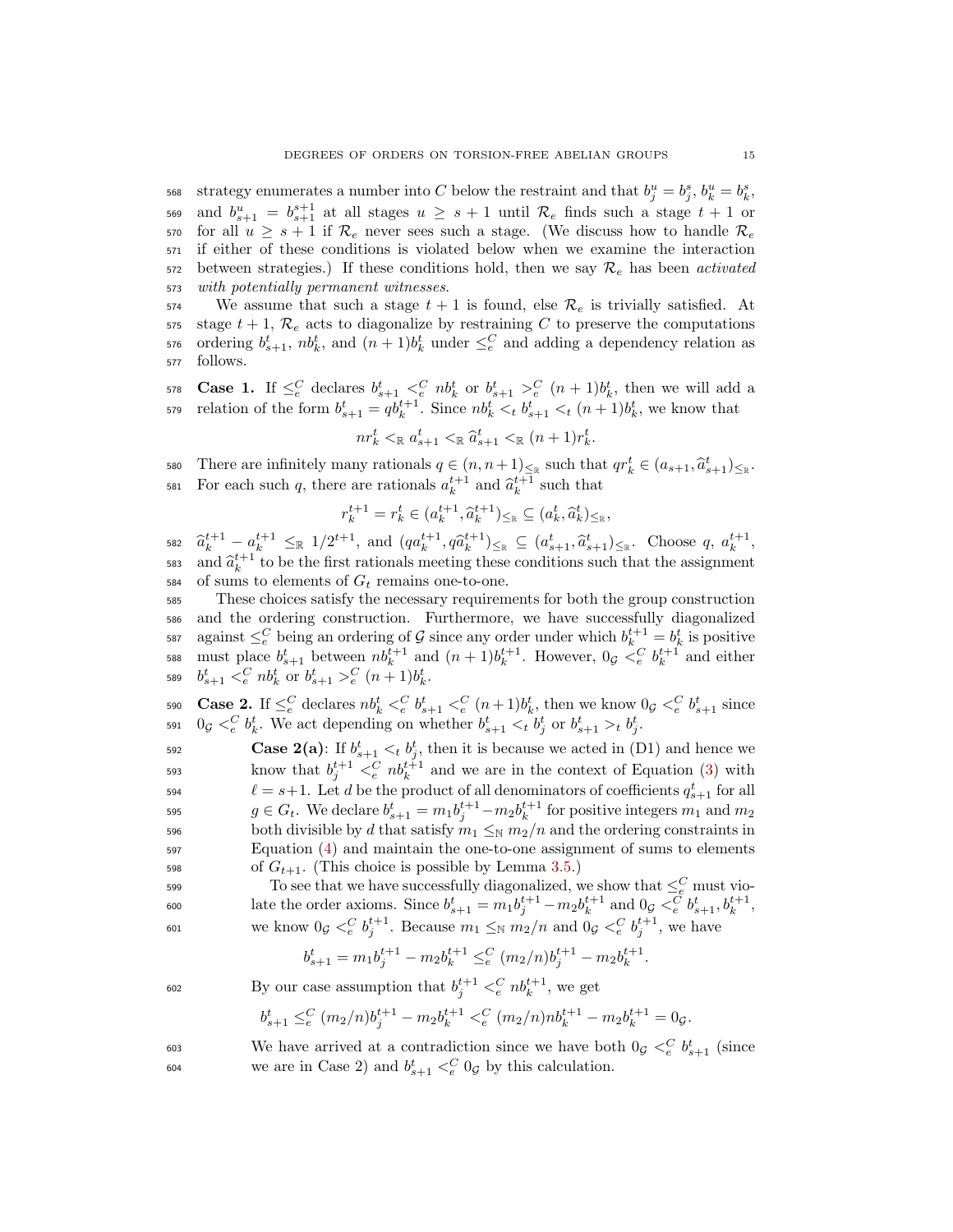#### 16 KACH, LANGE, AND SOLOMON

605 **Case 2(b)**: If  $b_{s+1}^t >_t b_j^t$ , then it is because we acted in (D2) and hence we 606 know  $(n+1)b_k^{t+1} <_e^C b_j^{t+1}$  and we are in the context of Equation [\(5\)](#page-10-1) with 607  $\ell = s + 1$ . Let d be as in Case 2(a) and declare  $b_{s+1}^t = m_1 b_k^{t+1} - m_2 b_j^{t+1}$  for 608 positive integers  $m_1$  and  $m_2$  both divisible by d that satisfy  $m_1 \leq_N m_2(n+1)$ <sup>609</sup> and the ordering constraints in Equation [\(6\)](#page-10-3) and maintain the one-to-one 610 assignment of sums to elements of  $G_{t+1}$  (again by Lemma [3.5.](#page-11-0))

611 We show that  $\langle \xi \rangle$  must violate the order axioms. Since  $0 \circ \langle \xi \rangle b_k^{t+1}$  and 612  $m_1 \leq_{\mathbb{N}} m_2(n+1)$ , we have

$$
b_{s+1}^t = m_1 b_k^{t+1} - m_2 b_j^{t+1} \leq_e^C m_2(n+1) b_k^{t+1} - m_2 b_j^{t+1}.
$$

613 By our case assumption that  $(n+1)b_k^{t+1} <_e^C b_j^{t+1}$ , we have

$$
b_{s+1}^t\leq_e^C m_2(n+1)b_k^{t+1}-m_2b_j^{t+1}<_e^C m_2b_j^{t+1}-m_2b_j^{t+1}=0g.
$$

 $\Delta$  Again, we have arrived at a contradiction since  $0 \circ \langle \xi \atop g \rangle_{s+1}^C$  (since we are 615 in Case 2) and  $b_{s+1}^t \leq_c^C 0_{\mathcal{G}}$  (by this calculation).

616 This completes our description of the action of a single requirement  $\mathcal{R}_e$ .

617 In the full construction, we set up priorities between  $S_i$  requirements and  $\mathcal{R}_e$ Equirements in the usual way. If  $i < e$ , then  $S_i$  is allowed to enumerate its diago-619 nalizing witness even if it destroys a restraint imposed by  $\mathcal{R}_e$ , but if  $e \leq i$ , then  $\mathcal{S}_i$ 620 must pick a new large witness when  $\mathcal{R}_e$  imposes a restraint.

621 There is also a potential conflict between different  $\mathcal{R}_e$  requirements. Con $s22$  sider requirements  $\mathcal{R}_e$  and  $\mathcal{R}_i$  involved in the following scenario. Assume that <sup>623</sup> at stage  $s_0, \mathcal{R}_i$  is the highest priority activated requirement with witnesses  $b_{j_0}^{s_0}, b_{k_0}^{s_0}$ , <sup>624</sup> and  $n_0$ . At stage  $s_0+1$ ,  $\mathcal{R}_i$  sets up to diagonalize with witness  $b_{s_0+1}^{s_0+1}$  (via either (D1) 625 or (D2)). At stage  $s_1 > s_0$ , while  $\mathcal{R}_i$  is still waiting to diagonalize,  $\mathcal{R}_e$  is activated 626 with witnesses  $b_{j_1}^{s_1}, b_{k_1}^{s_1}$ , and  $n_1$  with  $j_1 = s_0 + 1$ . Then  $\mathcal{R}_e$  sets up to diagonalize 627 with  $b_{s_1+1}^{s_1+1}$  at stage  $s_1+1$ .

628 At stages after  $s_1+1$ ,  $\mathcal{R}_e$  is waiting for  $\leq_e^C$  to declare an ordering relation between certain elements (which may never appear) and it needs to maintain  $b_{j_1}^u = b_{j_1}^{s_1}$ 629 630 (which means  $b_{s_0+1}^u = b_{s_0+1}^{s_1}$ ) to remain in a position to diagonalize. On the other 631 hand, when  $\mathcal{R}_i$  sees  $\leq_i^C$  declare the appropriate order relations, it wants to add a 632 dependency of the form  $b_{s_0+1}^t = q b_{k_0}^{t+1}$  or  $b_{s_0+1}^t = m_1 b_{j_0}^{t+1} + m_2 b_{k_0}^{t+1}$  which would 633 cause  $b_{s_0+1}^{t+1}$  (and hence  $b_{j_1}^{t+1}$ ) to be redefined.

634 In this scenario, if  $e < i$ , then when  $\mathcal{R}_e$  sets up to diagonalize at stage  $s_1 + 1$ , it 635 cancels  $\mathcal{R}_i$ 's claim on the diagonalizing witness  $b_{s_0+1}^{s_0+1}$ , thus removing the potential 636 conflict. The requirement  $\mathcal{R}_i$  remains activated (since the appropriate  $\leq_i^C$  com-637 putations have been preserved) and at the next odd stage  $s_2 + 1$  at which  $\mathcal{R}_i$  is <sup>638</sup> the highest priority activated requirement, it will set up to diagonalize with a new 639 witness  $b_{s_2+1}^{s_2+1}$ .

640 If  $i < e$ , then no cancelation of setup witnesses takes place when  $\mathcal{R}_e$  sets up to 641 diagonalize. If  $\mathcal{R}_e$  acts to diagonalize first, there is no conflict because  $\mathcal{R}_e$  adds a 642 dependency relation which causes  $b_{s_1+1}^{t+1}$  to be redefined, but leaves  $b_{j_1}^{t+1} = b_{j_1}^t$  (and 643 hence  $b_{s_0+1}^{t+1} = b_{s_0+1}^t$ . If  $\mathcal{R}_i$  acts first, then it does cause  $b_{s_0+1}^{t+1}$  (and hence  $b_{j_1}^{t+1}$ ) to 644 be redefined, injuring  $\mathcal{R}_e$ . In this case, the witnesses in the activation for  $\mathcal{R}_e$  were 645 not potentially permanent and  $\mathcal{R}_e$  is deactivated and has to look for new activating <sup>646</sup> witnesses.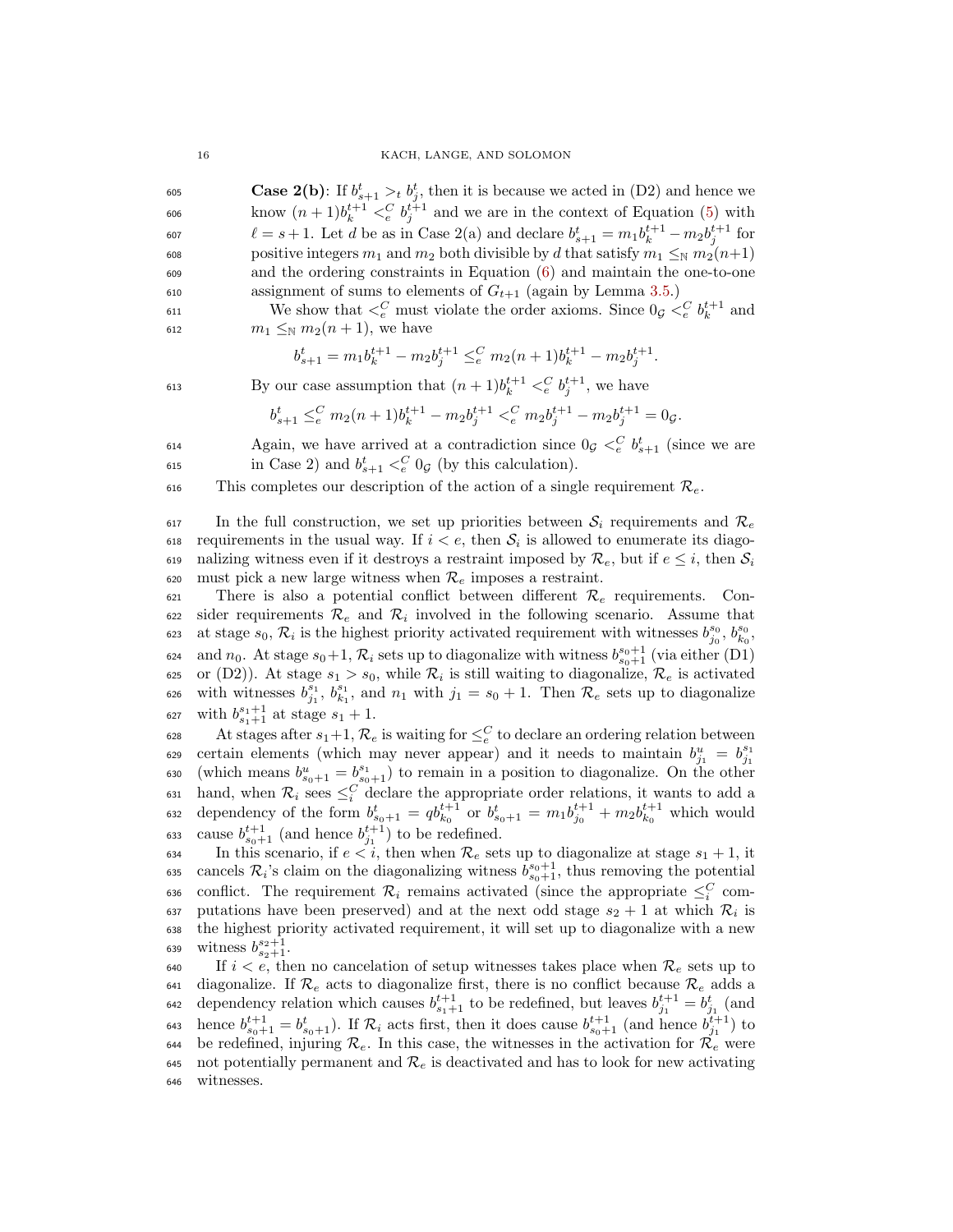$647$  Thus, in the full construction, an  $\mathcal{R}_e$  requirement can be injured by a higher  $\epsilon_{48}$  priority  $\mathcal{S}_i$  requirement (which becomes permanently satisfied) or by a higher pri-649 ority  $\mathcal{R}_i$  requirement (either because  $\mathcal{R}_i$  diagonalizes and is permanently satisfied 650 or because  $\mathcal{R}_i$  cancels  $\mathcal{R}_e$ 's diagonalizing witness and  $\mathcal{R}_e$  can pick a new diagonal-<sup>651</sup> izing witness with the same activation witnesses). Thus, the full construction is <sup>652</sup> finite injury.

To verify the construction succeeds, we show that the limits  $\lim_s b_i^s$  and  $\lim_s N_i^s$ 653 <sup>654</sup> exist and that if  $\leq^C_e$  is an order but is not equal to  $\leq_{\mathcal{G}}$  or  $\leq^*_{\mathcal{G}}$ , then  $\mathcal{R}_e$  is eventually <sup>655</sup> activated with potentially permanent witnesses.

656 Lemma 3.7. The limit  $b_i := \lim_s b_i^s$  exists for all i.

<sup>657</sup> Proof. The only approximate basis elements which are redefined are those chosen as 658 diagonalizing witnesses by some  $\mathcal{R}_e$  requirement. Therefore, at stage  $s + 1$ , if  $b_{s+1}^{s+1}$ 659 is not chosen as a diagonalizing witness, then it is never redefined. If  $b_{s+1}^{s+1}$  is chosen 660 as a diagonalizing witness by  $\mathcal{R}_e$ , then it can be redefined at most once when  $\mathcal{R}_e$ <sup>661</sup> acts to diagonalize.

662 Lemma 3.8. The limit  $N_i := \lim_s N_i^s$  exists for all i.

663 Proof. The only time  $N_i^{s+1} \neq N_i^s$  is when we add a dependency relation of the 664 form  $b_{\ell}^{s} = qb_{k}^{s+1}$  causing  $N_{k}^{s+1} = d_{q}dN_{k}^{s}$ . However, in this case, the index k is even 665 and a requirement  $\mathcal{R}_e$  can only add such a dependency if  $k > K = e$ . Therefore, <sup>666</sup> only  $\mathcal{R}_e$  with  $e < k$  can cause  $N_k^s$  to changes value. Since these requirements only 667 act finitely often, the value of  $N_k^s$  changes only finitely often.

<span id="page-16-0"></span>668 Lemma 3.9. If we fail to find a stage s where  $\mathcal{R}_e$  is activated with potentially  $\epsilon$  permanent witnesses, then either  $\leq_e^C$  is not an order or  $\leq_{\mathcal{G}}=\leq_e^C$  or  $\leq_{\mathcal{G}}^*=\leq_e^C$ .

 $\epsilon_{\text{F}}$   $\epsilon_{\text{F}}$  Proof. Assume that  $\leq_{e}^{C}$  is an order on G. Let s' be a stage such that all higher  $671$  priority requirements have finished acting by  $s'$ . It suffices to show that if we fail 672 to find a stage  $s \geq s'$  at which  $\mathcal{R}_e$  is activated with some witnesses  $b_j^s$ , n, and k, 673 then  $\leq_c^C$  is equal to  $\leq_{\mathcal{G}}$  or  $\leq_{\mathcal{G}}^*$ .

First, we claim that if we fail to find a stage  $s' \geq s$  at which  $\mathcal{R}_e$  is activated, <sup>675</sup> then either  $0 \circ \langle e \rangle$ <sup>C</sup>  $b_j$  for all j or  $b_j \langle e \rangle$ <sup>C</sup>  $0 \circ$  for all j.

 $\sigma$ <sub>676</sub> To prove this claim, suppose that  $\mathcal{R}_e$  is never activated after s' and that  $j_0$  $\sigma$ <sub>57</sub> and  $j_1$  are indices with  $b_{j_1} <^C_e 0$   $\subset \atop e$   $\in b_{j_0}$ . Fix a stage  $s \geq s'$  such that  $b_{j_1}^s = b_{j_1}$ ,  $b_{j_0}^s = b_{j_0}$  and  $b_{j_1} <^C_e 0_{j} <^C_e b_{j_0}$  is permanently fixed by stage s. Consider a stage <sup>679</sup>  $t \geq s$  and an even index k greater than the basis restraint for  $\mathcal{R}_e$  such that  $b_k^t = b_k$ 680 has reached its limit and there are  $n_0, n_1 \in \omega$  for which

$$
0_{\mathcal{G}} <_{t} n_{0} b_{k}^{t} <_{t} b_{j_{0}}^{t} <_{t} (n_{0} + 1)b_{k}^{t} \qquad \text{and} \qquad 0_{\mathcal{G}} <_{t} n_{1} b_{k}^{t} <_{t} b_{j_{1}} <_{t} (n_{1} + 1)b_{k}^{t}.
$$

681 Since  $\leq_e^C$  is an order, there must be a stage  $u \geq t$  at which it declares either 682  $0_{\mathcal{G}} \leq^C_e b^u_k$  or  $b^u_k \leq^C_e 0_{\mathcal{G}}$  permanently.

683 If  $0 \text{g} <^C_e b^u_k$ , then we must eventually see  $b^v_{j_1} <^C_e 0 \text{g} <^C_e n_1 b^v_k$  for some  $v \geq u$ . 684 Therefore,  $\mathcal{R}_e$  is activated at stage v (with  $j = j_1, k = k$ , and  $n = n_1$ ) for the desired contradiction. Alternately, if  $b_k^u \leq_c^C 0_\mathcal{G}$ , then we must eventually see  $n_0 b_k^v \leq_c^C$ 685 686  $0 \text{ or } \langle e \rangle_{j_0}^C$  for some  $v \geq u$ . Again,  $\mathcal{R}_e$  is activated at stage v (with  $j = j_0, k = k$ , 687 and  $n = n_0$ ) for the desired contradiction. This completes the proof of the claim.

To complete the proof of this lemma, assume that  $\mathcal{R}_e$  is never activated after  $s'$ 688 689 and  $0 \circ \leq^C_e b_j$  for all j. We show that  $\leq^C_e = \leq_g$ . It follows by a similar argument 690 that if  $b_j <_e^C 0_\mathcal{G}$  for all j, then  $\leq_e^C = \leq_g^*$ .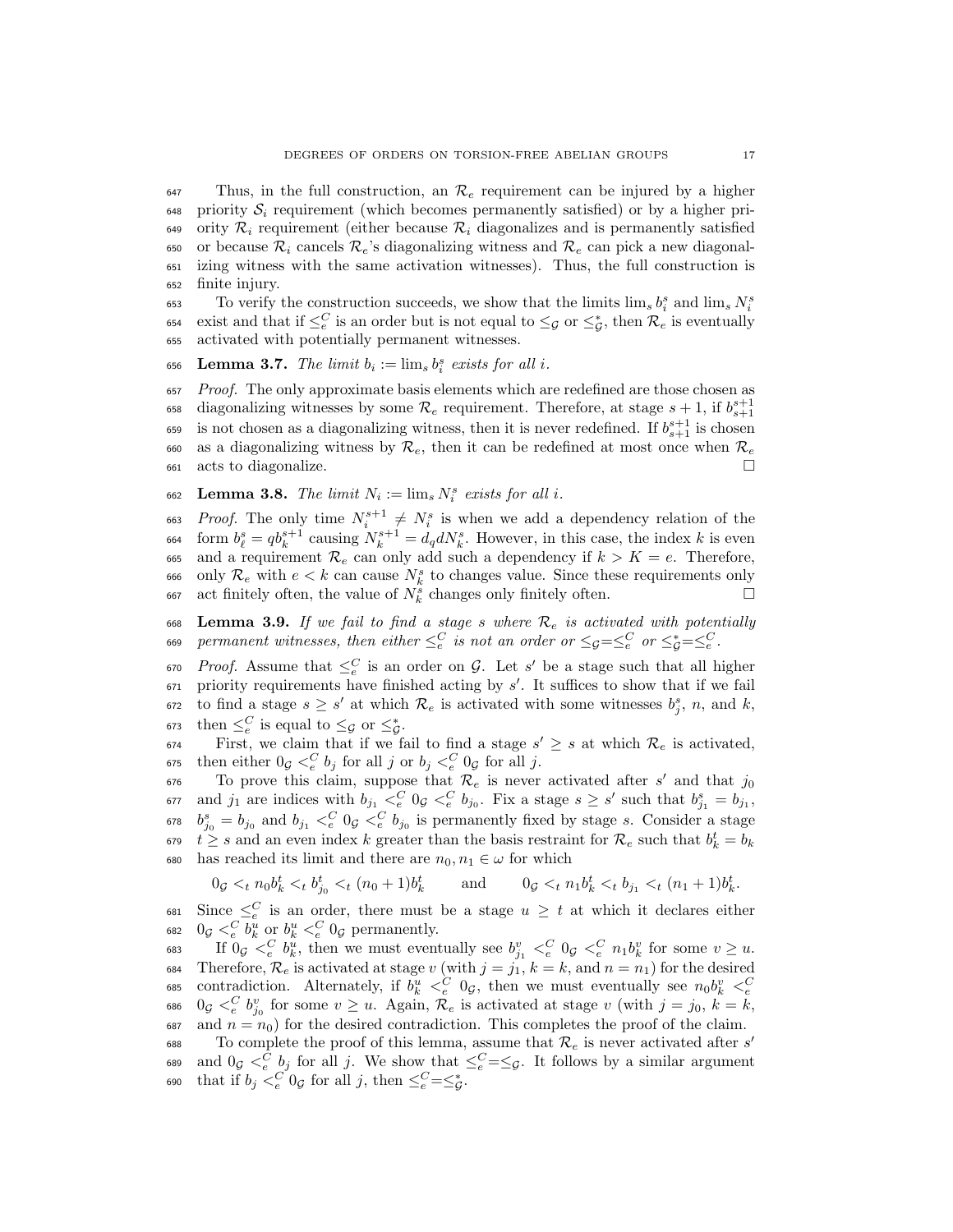691 By construction,  $(\mathcal{G}; +g, 0_g, \leq_g)$  can be embedded (as an ordered group) into 692 ( $\mathbb{R}; +_{\mathbb{R}}, 0_{\mathbb{R}}, \leq_{\mathbb{R}}$ ) by sending each basis element  $b_i \in \mathcal{G}$  to  $r_i \in \mathbb{R}$ . To show that  $\leq_{\mathcal{G}} = \leq_{e}^C$ , it suffices to show that the same map is an ordered group embedding of 694  $(\mathcal{\vec{G}}; +_\mathcal{\vec{G}}, 0_\mathcal{\vec{G}}, \leq^C_e)$  into  $(\mathbb{R}; +_\mathbb{R}, 0_\mathbb{R}, \leq_\mathbb{R})$ .

695 For each even index k, we fix  $n_{0,k} \in \omega$  such that

$$
n_{0,k}b_k \leq_{\mathcal{G}} b_0 \leq_{\mathcal{G}} (n_{0,k}+1)b_k.
$$

696 By the construction, this condition is equivalent to  $n_{0,k}r_k \leq_R r_0 \leq_R (n_{0,k} + 1)r_k$ . 697 Since k is even, we have  $(n_{0,k}+1)r_k - n_{0,k}r_k = r_k \leq 1/2^k$  and hence

$$
\lim_{k \to \infty} n_{0,k} r_k = \lim_{k \to \infty} (n_{0,k} + 1) r_k = r_0 = 1
$$

<sup>698</sup> where the limits (and all limits throughout this lemma) are taken over even in-699 dices k. More generally, for each index  $i \in \omega$  and each even index k, we fix  $n_{i,k} \in \omega$ <sup>700</sup> such that

$$
n_{i,k}b_k \leq_{\mathcal{G}} b_i \leq_{\mathcal{G}} (n_{i,k}+1)b_k.
$$

701 As above, this condition is equivalent to  $n_{i,k}r_k \leq_R r_i \leq_R (n_{i,k} + 1)r_k$  and we have

$$
\lim_{k \to \infty} n_{i,k} r_k = \lim_{k \to \infty} (n_{i,k} + 1) r_k = r_i.
$$

<sup>702</sup> Combining these limits, we have

$$
\lim_{k \to \infty} \frac{n_{i,k}}{n_{0,k} + 1} = \lim_{k \to \infty} \frac{n_{i,k}r_k}{(n_{0,k} + 1)r_k} = \frac{r_i}{1} = r_i
$$

<sup>703</sup> and

$$
\lim_{k \to \infty} \frac{n_{i,k} + 1}{n_{0,k}} = \lim_{k \to \infty} \frac{(n_{i,k} + 1)r_k}{n_{0,k}r_k} = \frac{r_i}{1} = r_i.
$$

 $\mathcal{T}_{\text{04}}$  We now translate these results to  $(\mathcal{G}, \leq_e^C)$ . Because  $\mathcal{R}_e$  is never activated afros ter s' and  $0 \text{g } \lt_{e}^{C} b_{k}$  for all even k, the inequalities  $n_{i,k} b_{k} \leq_{e}^{C} b_{i} \leq_{e}^{C} (n_{i,k} + 1) b_{k}$  $706$  hold for all i and all even k such that k is greater than the basis restraint <sup>707</sup> for  $\mathcal{R}_e$ . In particular, combining the inequalities  $n_{0,k}b_k \leq_e^C b_0 \leq_e^C (n_{0,k}+1)b_k$ <sup>708</sup> and  $n_{i,k}b_k \leq_{e}^C b_i \leq_{e}^C (n_{i,k} + 1)b_k$ , we have

$$
\frac{n_{i,k}}{n_{0,k}+1}b_0 \leq^C_e b_i \leq^C_e \frac{n_{i,k}+1}{n_{0,k}}b_0
$$

 where this inequality is interpreted as representing the corresponding inequality after multiplying through by the denominators so all the coefficients are integers. (Alternately, this inequality can be viewed in the divisible closure of  $\mathcal G$  using the fact that an order on an abelian group has a unique extension to an order on its divisible closure.) The limits above show that the map sending  $b_i$  to  $r_i$  defines an 714 embedding of  $(\mathcal{G}, +_{\mathcal{G}}, 0_{\mathcal{G}}, \leq^C_{\epsilon})$  into  $(\mathbb{R}; +_{\mathbb{R}}, 0_{\mathbb{R}}, \leq_{\mathbb{R}})$  as required.

## <span id="page-17-0"></span><sup>715</sup> 4. Remarks and Open Questions

 $716$  Since the construction of the presentation G and the set C is a typical finite <sup>717</sup> injury construction, certain modifications to the constructions are straightforward.

<span id="page-17-1"></span>718 **Remark 4.1.** Rather than building  $\mathcal{G}$  so that there are exactly two computable <sup>719</sup> orders, it is an easy modification to build exactly any even number or an infinite <sup>720</sup> number of computable orders (with no other C-computable orders).

For example, to build  $\mathcal G$  with four computable orders, we double the number of  $\mathcal{R}_e$  requirements. We build a computable order  $\leq^0_{\mathcal{G}}$  in which  $0 <^0_{\mathcal{G}} b_0 <^0_{\mathcal{G}} b_1$  and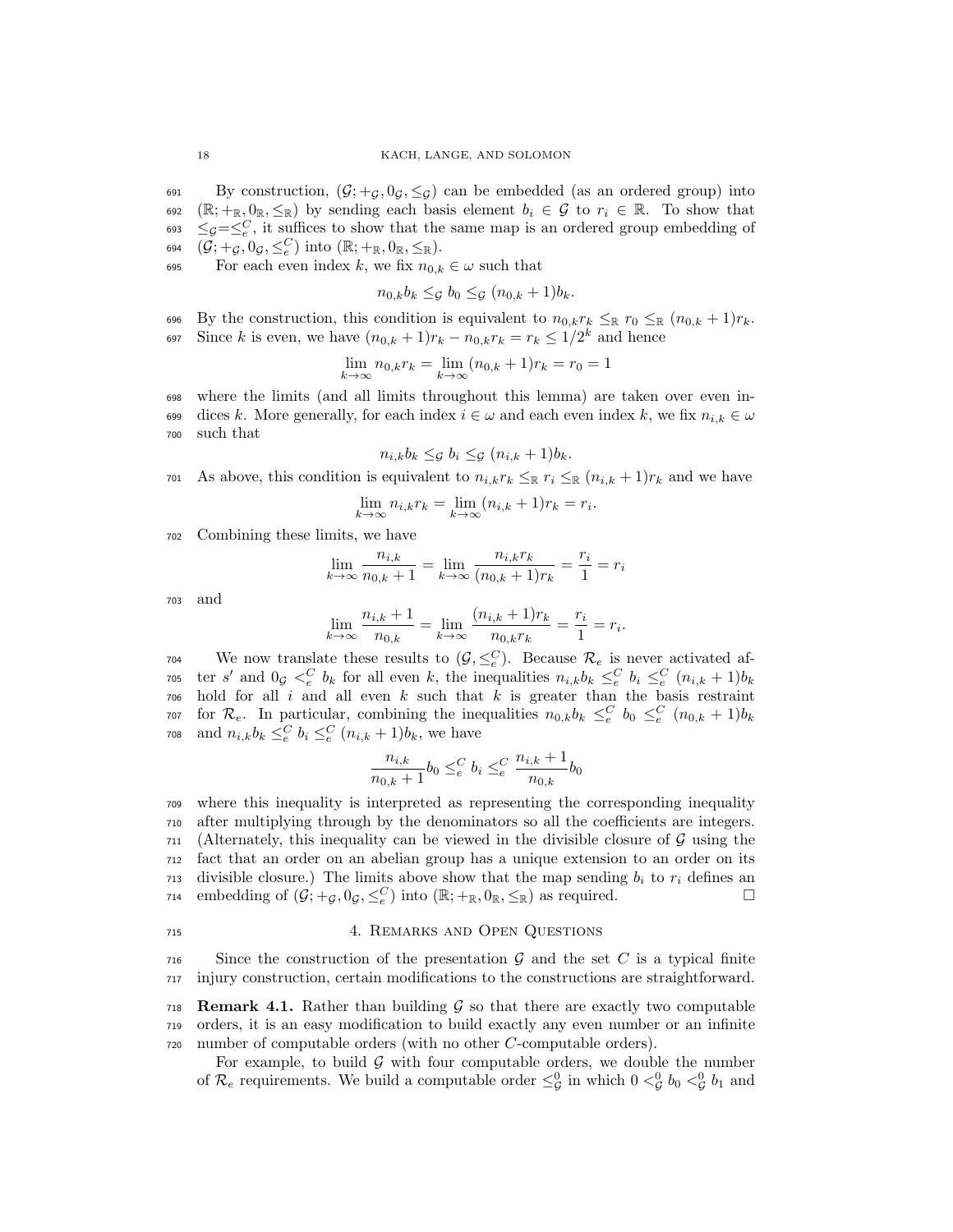a computable order  $\leq^1_{\mathcal{G}}$  in which  $0 <^1_{\mathcal{G}} b_1 <^1_{\mathcal{G}} b_0$ . For each of these orders, we meet a slightly modified requirement for  $i \in \{0,1\}$ :

 $\mathcal{R}_e^i$ : If  $\Phi_e^C$  is an ordering of  $\mathcal{G}$ , then  $0_{\mathcal{G}} \leq_e^C b_i \leq_e^C b_{1-i}$  implies  $\leq_e^C = \leq_g^i$ 

and  $b_{1-i} \leq_c^C b_i \leq_c^C 0$ g implies  $\leq_c^C = \leq_c^i$ ∗ .

721 Note that this requirement suffices because (as shown in Lemma [3.9\)](#page-16-0) if  $b_0$  and  $b_1$  lie <sup>722</sup> on opposite sides of  $0_g$  under  $\leq_e^C$ , then  $\mathcal{R}_e^i$  will be activated and the diagonalization  $\gamma$ <sub>23</sub> will guarantee that  $\Phi_e^C$  is not an order of G. Since these requirements are still <sup>724</sup> finitary (both restraint and injury) in nature, these combine easily to yield the <sup>725</sup> desired result.

 The result in Remark [4.1](#page-17-1) contrasts with the classical situation. As mentioned in Section [1,](#page-0-0) a countable torsion free abelian group admits either two or continuum many orders. More generally, it is possible for a countable (nonabelian) group to admit either a finite number of orders greater than 2 or countably many orders. In the finite case, the number of orders must be even and the best known results are that is possible to have exactly  $4n$  or  $2(4n+3)$  many orders (see [\[17\]](#page-20-12) and [\[21\]](#page-20-13)). It is an open question whether it is possible to get exactly 2n number of orders for <sup>733</sup> each n.

734 Remark 4.2. We note that the computably enumerable set  $C$  cannot be complete. 735 The reason is that  $0'$  can compute a basis for any computable torsion-free abelian 736 group  $\mathcal{G}$ , and hence  $\mathcal{G}$  has orders of degree  $\mathbf{0}'$ .

 We also note that, as long as the construction remains finitary (both restraint and injury), additional requirements on C can be added. For example, lowness re- quirements could be added, though this would be counter-productive (the weaker  $C$ is computationally, the weaker the result).

<sup>741</sup> Though making C computationally weak is counter-productive, we ask if it is <sup>742</sup> possible to make C computationally strong.

743 Question 4.3. Can the set C in Theorem [1.5](#page-3-0) have high degree?

744 Question 4.4. Does Theorem [1.5](#page-3-0) remain true when  $\mathcal G$  is allowed to be an arbitrary <sup>745</sup> computable torsion-free abelian group?

<sup>746</sup> We end with a result concerning the general project of understanding the possible <sup>747</sup> degree spectra of orders on computable torsion-free abelian groups.

<span id="page-18-0"></span>748 **Proposition 4.5** (With Daniel Turetsky). If G is a computable presentation of 749 a torsion-free abelian group with infinite rank, then  $deg(X(\mathcal{G}))$  contains infinitely <sup>750</sup> many low degrees.

 $751$  Proof. We inductively show deg( $\mathbb{X}(\mathcal{G})$ ) must contain at least *n*-many low degrees  $752$  for all n. Fix two linearly independent elements  $g, h \in G$  and let  $T_0$  be a com-753 putable tree such that  $[T_0]$  (the set of infinite paths through  $T_0$ ) contains exactly 754 the orders  $\leq_{\mathcal{G}}$  on  $\mathcal{G}$  satisfying

$$
0_{\mathcal{G}} <_{\mathcal{G}} g <_{\mathcal{G}} h <_{\mathcal{G}} 4g.
$$

755 Note that the set of orders on  $\mathcal G$  satisfying this constraint is a  $\Pi_1^0$  class and hence  $756$  can be represented in this manner. The Low Basis Theorem applied to  $T_0$  yields 757 a low order of some degree  $\mathbf{d}_0$ . To get a second order of low degree  $\mathbf{d}_1 \neq \mathbf{d}_0$ , it 758 suffices (as low over low is low) to build a nonempty  $\mathbf{d}_0$ -computable subtree  $T_1$  of  $T_0$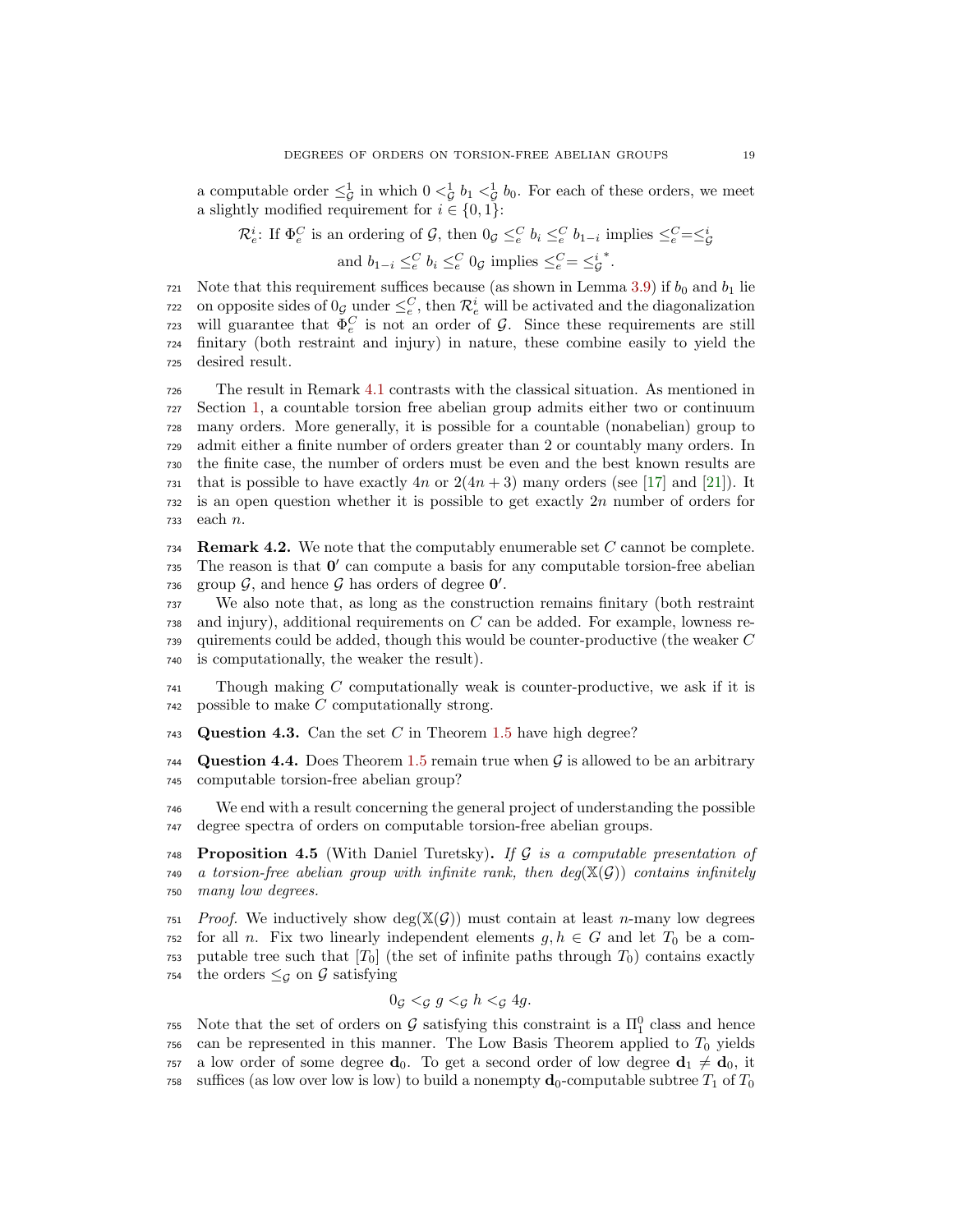having no  $\mathbf{d}_0$ -computable paths. From this, we obtain a low (low over  $\mathbf{d}_0$ ) order of 760 some degree  $\mathbf{d}_1$  not computable from  $\mathbf{d}_0$ .

 The subset  $T_1$  of  $T_0$  is constructed (using an oracle of degree  $d_0$ ) by killing <sup>762</sup> paths that agree with the  $e^{th}$  (candidate)  $\mathbf{d}_0$ -computable order  $\leq_e$  on the relative ordering of g and h for a sufficiently large amount of precision. In particular, to diagonalize against  $\leq_e$ , we attempt to find positive rationals  $q_0 < q_1$  such that  $q_1 - q_0 < 2^{-e}$  and  $q_0g \lt_e h \lt_e q_1g$ . If and when such rationals are found, we 766 kill initial segments of  $T_0$  that specify  $q_0q \leq g h \leq g q_1g$  (if any exist). Notice  $\tau$ <sub>67</sub> that  $[T_1] \neq \emptyset$  as  $\sum_{e=0}^{\infty} 2^{-e} = 2 < 4$  and as for every  $q \in (1, 4)_{\leq \mathbb{R}}$  and rational  $\varepsilon > 0$ , 768 there is an order on G with  $(q - \varepsilon)g < h < (q + \varepsilon)g$ .

769 To get a third order of low degree  $\mathbf{d}_2 \notin \{\mathbf{d}_0, \mathbf{d}_1\}$ , we repeat this process to con-770 struct a  $(\mathbf{d}_0 \oplus \mathbf{d}_1)$ -computable subtree  $T_2$  of  $T_1$  such that  $T_2$  has no  $\mathbf{d}_1$ -computable paths. We note that  $T_2$  cannot have any  $d_0$ -computable paths as it is a subtree of  $T_1$ . The only change we need to make is to require the rationals  $q_0$  and  $q_1$  (being <sup>773</sup> used to diagonalize against the  $e^{th}$  (candidate)  $d_1$ -computable order  $\leq_e$ ) to satisfy  $q_1 - q_0 < 2^{-(e+1)}$ . Since  $\sum_{e=0}^{\infty} 2^{-(e+1)} = 1 < 2$ , we guarantee that  $[T_2] \neq \emptyset$ .

775 Continuing to repeat this process in the obvious way yields the proposition.  $\Box$ 

 Note that this proposition also holds for other classes of degrees which form a basis for  $\Pi_1^0$  classes and relativize in the appropriate manner. For example,  $778 \text{ deg}(\mathbb{X}(\mathcal{G}))$  must contain infinitely many hyperimmune-free degrees.

#### Acknowledgements

 The first author was partially supported by a grant from the Packard Foundation through a Post-Doctoral Fellowship. The second author was partially supported by NSF DMS-0802961 and NSF DMS-1100604. The authors thanks Daniel Turetsky for allowing them to include Proposition [4.5.](#page-18-0) The authors thank the anonymous referee for helpful suggestions.

### References

- <span id="page-19-10"></span> [1] R. Baer, "Abelian groups without elements of finite order," Duke Math Journal, vol. 3, 1937, 68-122.
- <span id="page-19-5"></span> [2] T.C. Craven, "The Boolean space of orderings of a field," Transactions of the American Mathematical Society, vol. 209, 1975, 225-235.
- <span id="page-19-7"></span> [3] M.A. Dabkowska, M.K. Dabkowski, V.S. Harizanov and A.A. Togha, "Spaces of orders and their Turing degree spectra", Annals of Pure and Applied Logic, vol. 161, 2010, 1134-1143.
- <span id="page-19-2"></span> [4] V. Dobritsa, "Some constructivizations of abelian groups," Siberian Journal of Mathematics, vol. 24, 1983, 167-173.
- <span id="page-19-1"></span> [5] R. Downey, "Every recursive boolean algebra is isomorphic to one with incomplete atoms," Annals of Pure and Applied Logic, vol. 60, 1993, 193-206.
- <span id="page-19-4"></span> [6] R. Downey and S.A. Kurtz, "Recursion theory and ordered groups", Annals of Pure and Applied Logic, vol. 32, 1986, 137-151.
- <span id="page-19-8"></span> [7] R. Downey, A.M. Kach, S.S. Goncharov, J.F. Knight, O.V. Kudinov, A.G. Melinikov and D. Turetsky, "Decidability and computability of certain torsion-free abelian groups," Notre Dame Journal of Formal Logic, vol. 51 (1), 2010, 85-96.
- <span id="page-19-9"></span>[8] R. Downey and A.G. Melnikov, "Effectively categorical abelian groups," submitted.
- <span id="page-19-0"></span> [9] R.G. Downey and M.F. Moses, "Recursive linear orders with incomplete successivities," Transactions of the American Mathematical Society, vol. 326 (2), 1991, 653-668.
- <span id="page-19-6"></span> [10] H.M. Friedman, S.G. Simpson and R.L. Smith, "Countable algebra and set existence axioms," Annals of Pure and Applied Logic, vol. 25, 1983, 141-181.
- <span id="page-19-3"></span>[11] L. Fuchs, Partially ordered algebraic systems, Pergamon Press, Oxford, 1963.